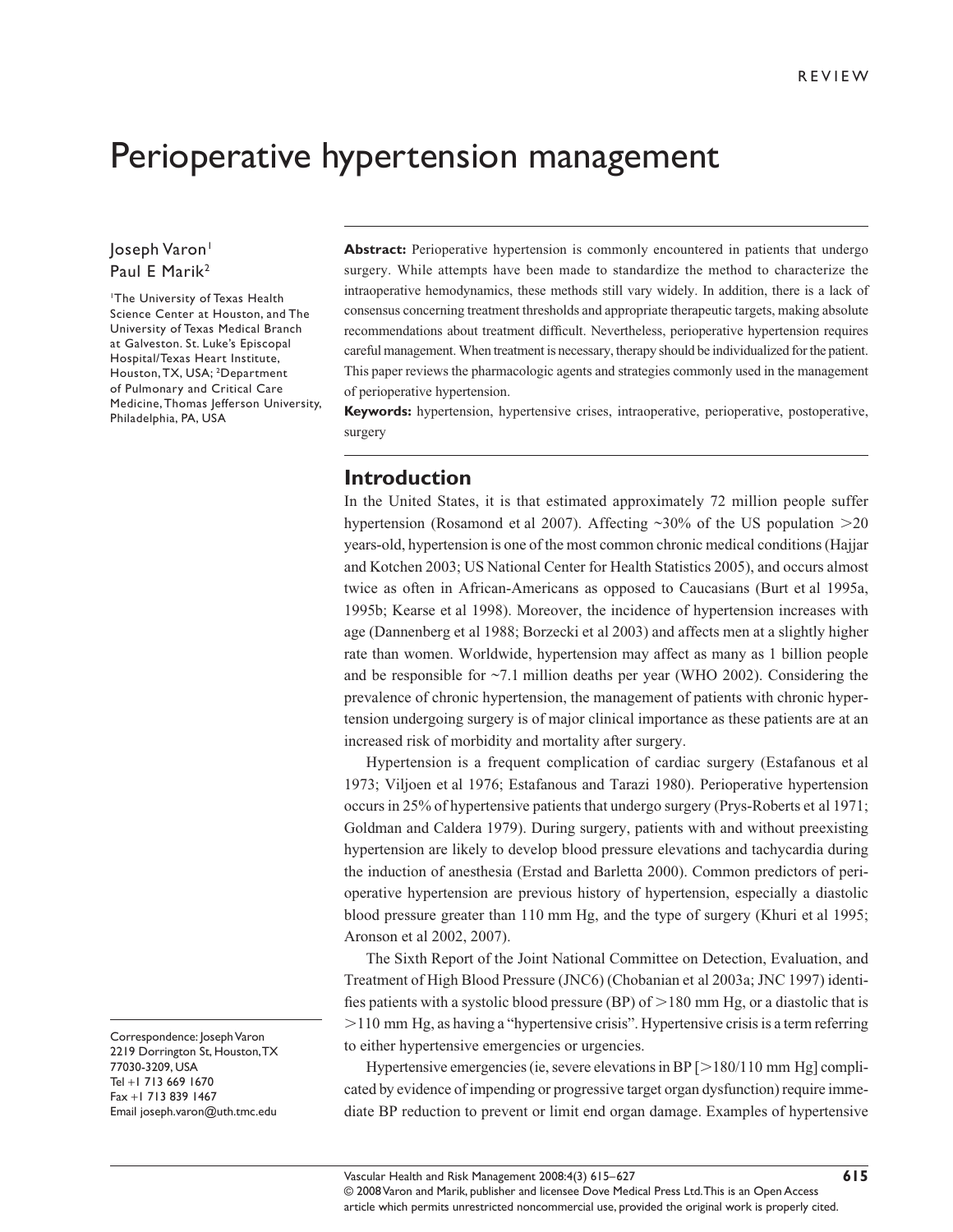emergencies include hypertensive encephalopathy, intracerebral hemorrhage, subarachnoid hemorrhage, and acute stroke; hypertension-induced acute renal dysfunction; and hypertension associated with unstable angina, acute myocardial infarction, acute coronary heart failure, and acute aortic dissection. Blood pressure should be reduced by 10%–15% (maximum of  $20\%$ ) in a controlled fashion within the first hour with a continued decrease towards 160/100 mm Hg over the next 2–6 hours as tolerated by the patient. A more rapid reduction is indicated in patients with aortic dissection.

Hypertensive urgencies are those situations associated with severe elevations in BP without progressive target organ dysfunction. Since end organ dysfunction is not present, hypertensive urgencies require less rapid reductions in pressure (ie, hours to days).

This article reviews the treatment options available for the management of hypertension in patients undergoing surgery. Due to the low incidence of hypertension in the pediatric population, this review is limited to the management of perioperative hypertension in adult patients. In this article, the term perioperative refers to the time of hospitalization directly related to a surgical procedure; and includes the preoperative, intraoperative, and postoperative (ie, 3 or 4 days post) periods.

## **Incidence**

Perioperative hypertension often occurs in conjunction with one of the following events: during the induction of anesthesia; intraoperatively as associated with acute pain-induced sympathetic stimulation leading to vasoconstriction; in the early postanesthesia period, associated with pain induced sympathetic stimulation, hypothermia, hypoxia, or intravascular volume overload from excessive intraoperative fluid therapy; and in the 24 to 48 hours after postoperatively as fluid is mobilized from the extravascular space. In addition, blood pressure elevation secondary to discontinuation of long-term antihypertensive medication may occur postoperatively.

Hypertensive events occur most commonly with carotid surgery, abdominal aortic surgery, peripheral vascular procedures, and intraperitoneal, or intrathoracic, surgery (Goldman and Caldera 1979). At least 25% of patients undergoing noncardiac surgery have hypertension prior to their surgical procedure; elevated blood pressures (eg, systolic  $\geq$ 170 mm Hg, diastolic  $\geq$ 110 mm Hg) have been associated with complications such as myocardial ischemia (Goldman et al 1977, 1997).

Data suggest that diastolic blood pressure of  $\geq$  110 mm Hg is a preoperative marker of perioperative cardiac complications in

patients with chronic hypertension (Goldman et al 1977). Patients with uncontrolled hypertension (ie,  $>170/95$  mm Hg) undergoing carotid endarterectomies have been shown to have a significantly greater number of postoperative neurologic deficits ( $p < 0.01$ ) than patients with better control or normotensive patients (Towne and Bernhard 1980; Asiddao et al 1982). Therefore, patients on antihypertensive therapy should maintain compliance to their treatment regimen prior to surgery, including the morning of surgery, as it may contribute to fewer intraoperative blood pressure fluctuations (Goldberg and Larijani 1998; Chobanian et al 2003a).

# **Preoperative hypertension**

Preoperative hypertension is frequently a hypertensive urgency, not an emergency, as it typically does not involve end organ damage and there usually adequate time to reduce the BP (Goldberg and Larijani 1998). A prospective, randomized multicenter study of more than 17,000 patients found that preoperative hypertension was associated with perioperative bradycardia, tachycardia, and hypertension (Forrest et al 1992). In a multivariate analysis of risk factors for perioperative complications in men who underwent noncardiac surgery, the presence of preoperative hypertension increased the odds ratio for postoperative death to 3.8 times that of normotensives (Browner et al 1992). In a case-controlled study of patients who died of a cardiac cause within 30 days of elective surgery, a preoperative history of hypertension was 4 times more likely than in an equal number of age-matched controls (Howell et al 1996).

Overall, the incidence of substantial intraoperative BP elevations (ie, systolic pressure  $>160$  mm Hg) in hypertensive patients undergoing noncardiac elective surgery appears to be  $\leq 10\%$  with appropriate patient selection (ie, controlled hypertension) (Mangano et al 1990). Patients with higher preoperative BP undergoing elective surgery are at risk for increased perioperative hypertensive episodes, though the relationship of these episodes to clinically important complications has not been clearly demonstrated. Nonetheless, postponement of elective surgery is usually recommended until the BP is adequately controlled (Wolfsthal 1993). In patients with chronic hypertension, as long as the diastolic BP is  $110 \text{ mm Hg}$ , it is not considered a reason to delay surgery.

When emergent surgery is necessary, excessive BP elevations should be lowered to limit or prevent possible aggravation of bleeding and damage to vital organs. Assuming there is no immediate threat to vital organ function, as may occur in patients with end organ disease secondary to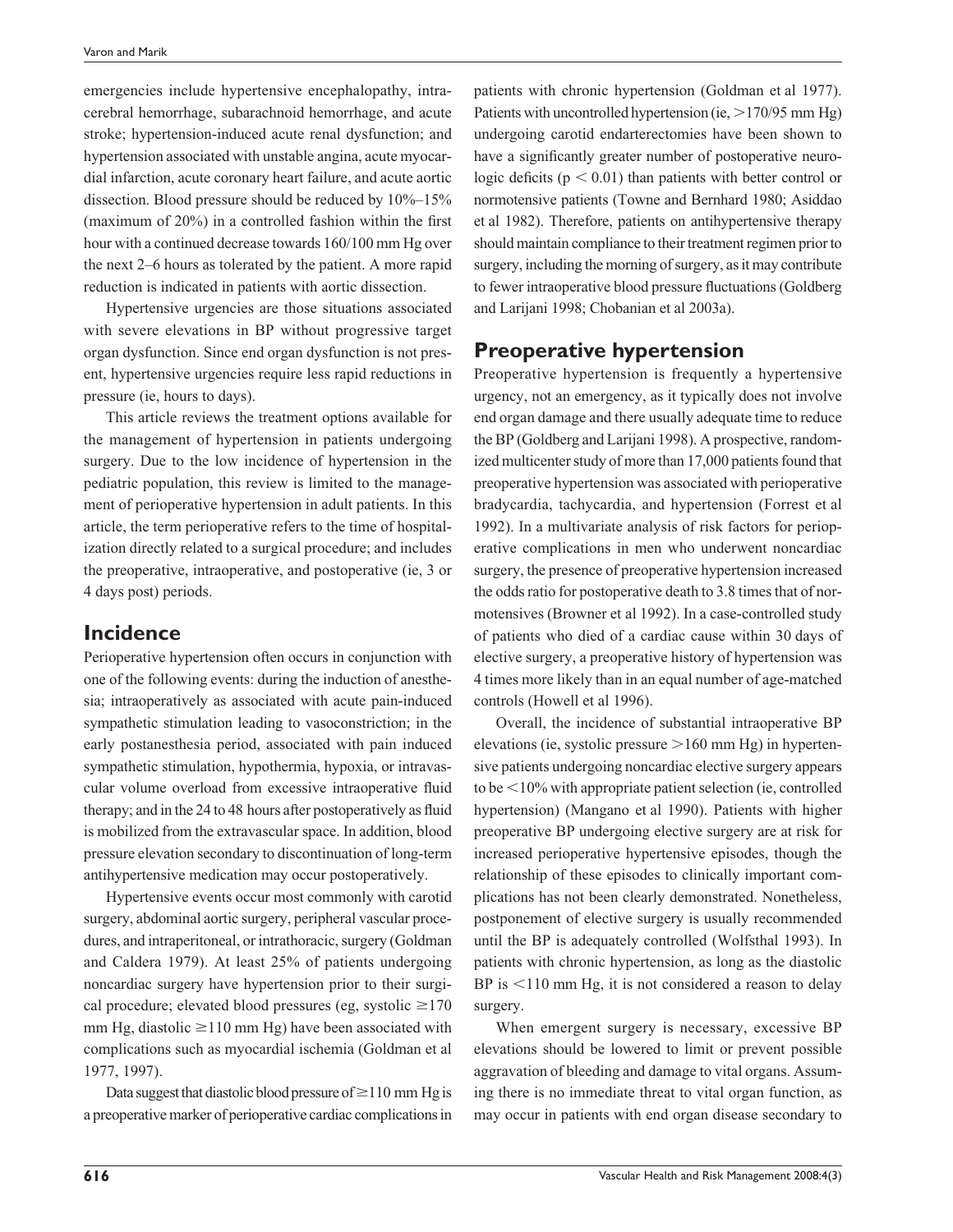chronic hypertension, such perioperative elevations in BP can generally be considered hypertensive urgencies (Mann and Atlas 1995).

Characterized by excessive sympathetic activity with rebound hypertension, clonidine withdrawal syndrome often resembles the hypertensive crisis of pheochromocytoma and may be misdiagnosed (Houston 1981; O'Connor 1981; Berge and Lanier 1991; Neusy and Lowenstein 1989). Symptoms of clonidine withdrawal syndrome are typically encountered 18 to 24 hours after sudden discontinuation of clonidine in patients taking more than 1.0 mg/day. The simultaneous use of a nonselective beta-blocker may exacerbate clonidine withdrawal syndrome. Because there is no rapidly acting, parenteral form of this drug for use in patients who are unable to take oral medication, clonidine withdrawal syndrome is of particular concern in the perioperative period. Clonidine withdrawal syndrome may be corrected by reintroducing clonidine, either intramuscularly, or through treatment with methyldopa and labetalol. Preoperatively, the clonidine withdrawal syndrome can be prevented by converting the patient to a clonidine patch.

# **Intraoperative and postoperative hypertension**

Acute elevations in blood pressure  $(20\%)$  in the intraoperative period are typically considered hypertensive emergencies (Goldberg and Larijani 1998). Postoperative hypertension (arbitrarily defined as systolic  $BP \ge 190$  mm Hg and/or diastolic BP 100 mm Hg on 2 consecutive readings following surgery) (Plets 1989; Chobanian et al 2003b) may have significant adverse sequelae in both cardiac and noncardiac patients. Hypertension, and hypertensive crises, are very common in the early postoperative period and are related to increased sympathetic tone and vascular resistance (Roberts et al 1977; Alper and Calhoun 2002). Postoperative hypertension often begins ~10–20 minutes after surgery and may last up to 4 hours (Towne and Bernhard 1980). If left untreated, patients are at increased risk for bleeding, cerebrovascular events, and myocardial infarctions (Goldberg and Larijani 1998).

In the surgical setting, acute severe hypertension may be encountered during cardiac surgery, major vascular surgery (eg, carotid endarterectomy, aortic surgery), neurosurgery, head and neck surgery, renal transplantation, and major trauma (ie, burns or head injury). The incidence of postoperative hypertensive crises varies depending on the population examined, being reported in 4 to 35% of patients shortly after the surgical procedure (Gal and Cooperman 1975; Prys-Rroberts 1984; Halpern et al 1990).

Patients with a personal or family history of cerebral hemorrhage are an example of a population at particular risk for complications related to these abrupt increases in blood pressure (Frohlich 1998). In addition, certain types of surgery (eg, coronary artery bypass surgery, aortic aneurysm repair, carotid endarterectomy) are associated with high rates of postoperative hypertension (McKillion and Dellinger 1997). Like other forms of hypertensive crises, a history of hypertension is commonly seen in patients with perioperative hypertension. The transient nature of postoperative hypertension, and the unique clinical factors present in the postoperative period, requires that this clinical syndrome be given particular attention.

### **Treatment**

The approach to the treatment of perioperative hypertension is considerably different than the treatment of chronic hypertension (Levy 1993). The initial approach to treatment is prevention. Because many patients that develop postoperative hypertension do so as a result of withdrawal of their long-term antihypertensive regimen, this withdrawal should be minimized in the postoperative period. One preventive approach is to substitute long-acting preparations of the patient's long-term antihypertensive regimen starting, if possible, several days before surgery and to be given in the morning of the day of surgery.

In all cases, the possible causes of the patient's BP elevation should be considered, and it should be decided if the hypertension is a hypertensive emergency or urgency. In patients with a hypertensive emergency, it usually is necessary to treat with a parenteral antihypertensive agent. In the acute setting, the treatment goal is to decrease blood pressure by no more than 25% (Chobanian et al 2003a). Advancing these guidelines, the authors believe the immediate goal of therapy in hypertensive emergencies to reduce diastolic BP by 10% to 15%, or to approximately 110 mm Hg, over a period of 30 to 60 minutes. Sodium and volume depletion can be significant, and gentle volume expansion with IV saline solution will serve to restore organ perfusion and prevent an abrupt decline in BP when antihypertensive regimens are initiated. This goal decreases the likelihood of too-aggressive control, which may result in target organ hypoperfusion. Patients with chronic hypertension have cerebral and renal perfusion autoregulation shifted to a higher range. The brain and kidneys are particularly prone to hypoperfusion if blood pressure is lowered too rapidly. With the threat of organ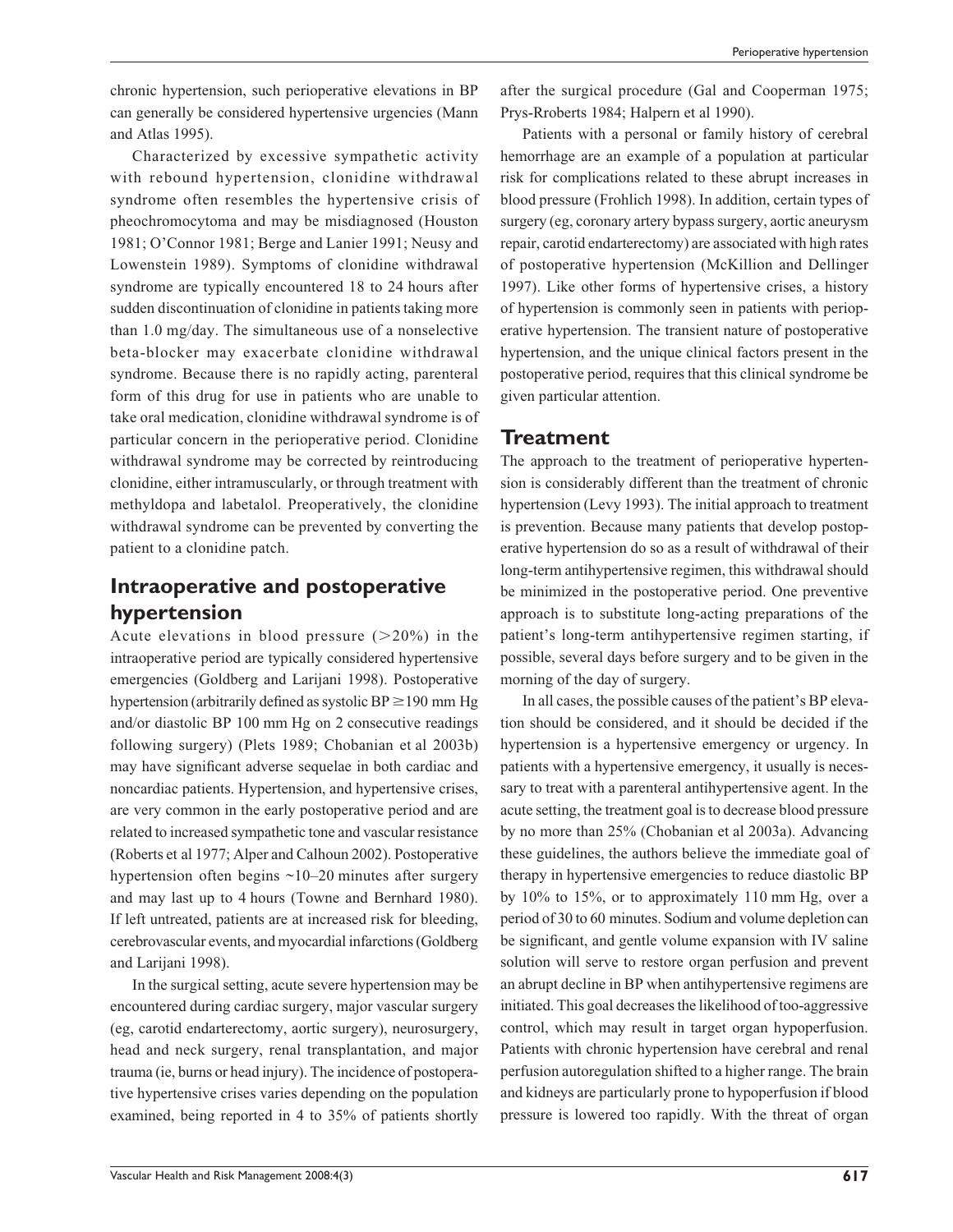injury diminished, attempts should be made to control blood pressure to baseline levels during 24 to 48 hours.

Postoperative hypertensive emergencies are uncommon after noncardiac surgery. Hypertension that occurs in relation to tracheal intubation, surgical incision, and emergence from anesthesia may be treated with short-acting β-blockers, angiotensin-converting enzyme (ACE) inhibitors, calcium channel blockers, or vasodilators (Weiss and Longnecker 1993). Postoperative situations that may result in a hypertensive emergency include rebound hypertension after withdrawal of antihypertensive medications, hypertension resulting in bleeding from vascular surgery suture lines, hypertension associated with head trauma, and hypertension caused by acute catecholamine excess (eg, pheochromocytoma). An initial approach is to reverse precipitating factors (pain, hypervolemia, hypoxia, hypercarbia, and hypothermia).

## **Pharmacotherapy**

Pharmacotherapy for hypertensive crisis involves a wide variety of agents with different mechanisms of action and pharmacologic properties. The agent of choice in any particular situation will depend on the clinical presentation. The ideal agent for treatment of hypertensive emergencies should be rapid acting, predictable and easily titrated, safe, inexpensive, and convenient. Currently, many options are available (Table 1), each with distinct advantages and disadvantages. Preferred agents include labetalol, esmolol, nicardipine, and fenoldopam. Since an immediate reduction in blood pressure is desired, parenteral agents are discussed, with emphasis placed on newer agents. Clonidine and ACE inhibitors are long acting and poorly titratable; however, these agents may be useful in the management of hypertensive urgencies. ACE inhibitors are contraindicated in pregnancy (DiPette et al 1985; Hirschl et al 1997). A review of agents used in the management of perioperative hypertension, preferred conditions, and dosing is presented in Table 2.

## **Enalaprilat**

Enalaprilat, an ACE inhibitor available for intravenous (IV) administration has been studied extensively in the perioperative setting (Yates and Hunter 1988; Acampora et al 1989; Murphy et al 1989; Colson et al 1990; Boldt et al 1995; Heropoulos et al 1995; Tohmo and Karanko 1995). ACE inhibitors have shown efficacy in treating hypertension associated with congestive heart failure, essential hypertension, and prevention of worsening renal function in patients with diabetic, and nondiabetic, nephropathy. Enalaprilat has also been used preventatively in patients undergoing craniotomy (Kross et al 2000).

| Table I Initial dosing of antihypertensive agents <sup>a</sup> |  |  |  |  |
|----------------------------------------------------------------|--|--|--|--|
|                                                                |  |  |  |  |

| <b>Agent</b>  | <b>Comment</b>                                                                                                                                                                                                                                                                                                                                                                                                                                                                            |  |  |  |  |
|---------------|-------------------------------------------------------------------------------------------------------------------------------------------------------------------------------------------------------------------------------------------------------------------------------------------------------------------------------------------------------------------------------------------------------------------------------------------------------------------------------------------|--|--|--|--|
| Enalaprilat   | Intravenous intermittent: 0.625-1.25 mg (lower dose if hyponatremia, possible volume depletion, concomitant diuretic<br>therapy, or renal failure) over 5 min, then double at 4- to 6-h intervals until desired response, a single maximal dose<br>of 1.25–5 mg (doses $\geq$ 1.25 mg have not been of additional benefit, but doses $\leq$ 5 mg have been given), toxicity, or a<br>cumulative dose of 20 mg within a 24-h period; contraindicated in 2nd and 3rd trimester of pregnancy |  |  |  |  |
| Esmolol       | Intravenous infusion: 250-500 µg/kg/min for 1 min, followed by a 50-100 µg/kg/min infusion for 4 min, then titrate<br>using same sequence (ie, with bolus before each rate increase) until desired response, a maximal dose of 300 µg/kg/<br>min, or toxicity                                                                                                                                                                                                                             |  |  |  |  |
| Fenoldopam    | Intravenous intermittent: 0.1 µg/kg/min initially, then titrate in 0.1 µg/kg/min increments every 15 min until desired<br>response, a maximal dose of 1.6 µg/kg/min, or toxicity                                                                                                                                                                                                                                                                                                          |  |  |  |  |
| Hydralazine   | Intravenous intermittent: 3-20 mg (the lower end of the dosing range is preferred in the immediate perioperative<br>period and in patients with renal failure) slow IV push every 20-60 min                                                                                                                                                                                                                                                                                               |  |  |  |  |
| Labetalol     | Intravenous intermittent: 20 mg over 2 min, then double at 10 min intervals until desired response, a single maximal<br>dose of 80 mg, toxicity, or a cumulative dose of 300 mg/d Intravenous infusion: 2 mg/min initially, then titrate in 2 mg<br>increments every 10 min until response, toxicity, or a cumulative dose of 300 mg/24-h                                                                                                                                                 |  |  |  |  |
| Nicardipine   | Intravenous infusion: 5 mg/h initially, then titrate dose by 2.5 mg/h increments every 5-15 min until desired response,<br>a maximal dose of 15 mg/h, or toxicity                                                                                                                                                                                                                                                                                                                         |  |  |  |  |
| Nitroglycerin | Intravenous infusion: 5 µg/min initially, then titrate in 5 µg/min increments (may use 10 to 20 µg/min increments<br>when doses $>$ 20 µg/min) every 3–5 min until desired response or toxicity; no absolute dosing limit, but the risk of<br>hypotension increases with doses $>$ 200 $\mu$ g/min; therefore, alternative therapy should be considered                                                                                                                                   |  |  |  |  |
| Nitroprusside | Intravenous infusion: 0.25-0.5 µg/kg/min initially, then titrate dose every 1-2 min until desired response, a maximal<br>dose of 10 $\mu$ g/kg/min (limit to duration <10 min), or toxicity                                                                                                                                                                                                                                                                                               |  |  |  |  |

Notes: <sup>a</sup>Use oral dosing when gastrointestinal absorption is documented and when an early response (eg, <2 h) is not needed; the IV dose titration times are the shortest times recommended for BP control but not necessarily the best for a given patient; slower titrations are often warranted to preclude excessively rapid decreases in pressure, with subsequent perfusion complications.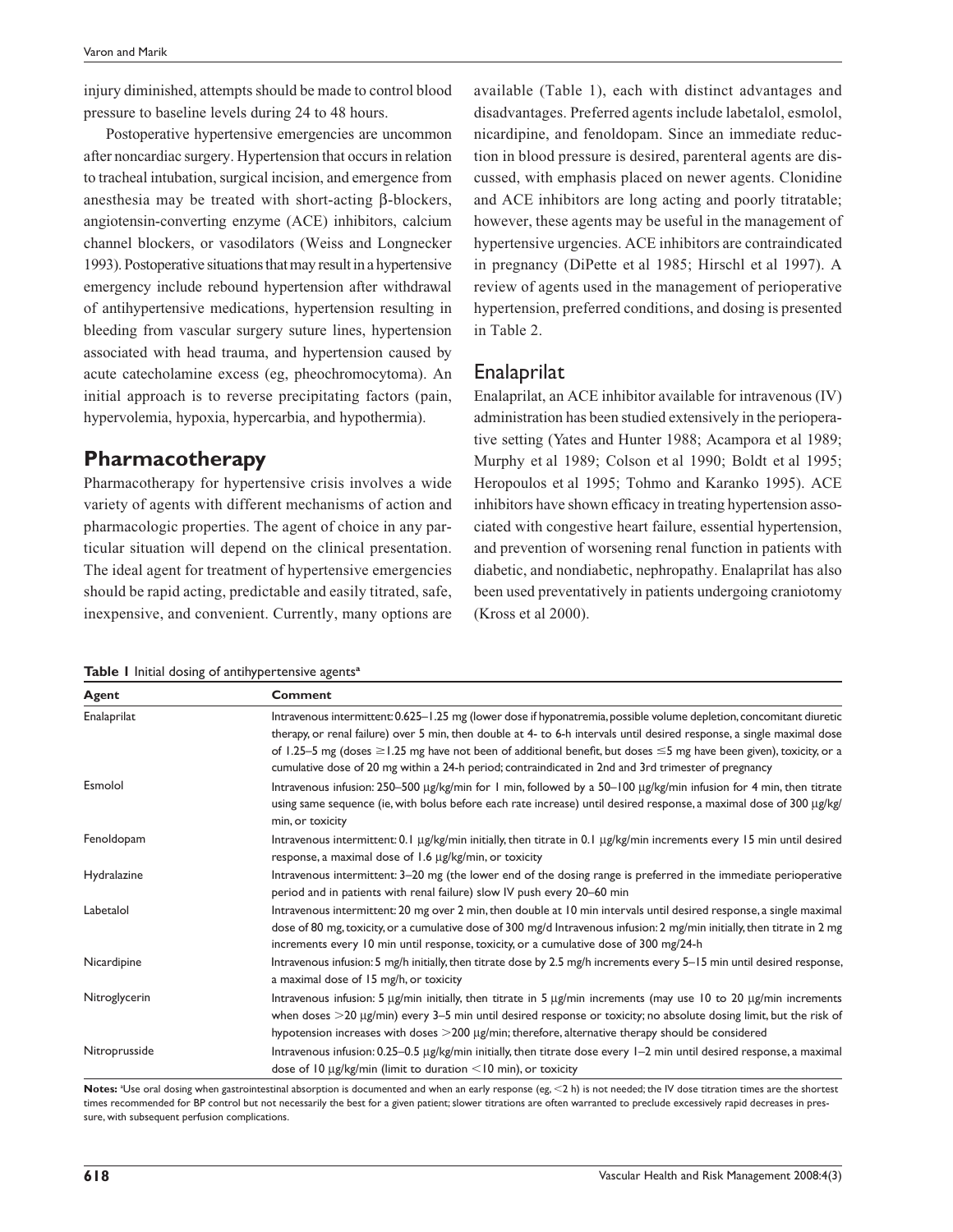|  | Table 2 Agents used in the management of perioperative hypertension, preferred conditions, and dosing |  |  |  |
|--|-------------------------------------------------------------------------------------------------------|--|--|--|
|  |                                                                                                       |  |  |  |

| Agent       | <b>Conditions</b>                                                                                                                                                                                                                                      | <b>Dosing</b>                                                                                                                                                                                                                                                                                                                                                                |
|-------------|--------------------------------------------------------------------------------------------------------------------------------------------------------------------------------------------------------------------------------------------------------|------------------------------------------------------------------------------------------------------------------------------------------------------------------------------------------------------------------------------------------------------------------------------------------------------------------------------------------------------------------------------|
| Enalaprilat | Congestive heart failure                                                                                                                                                                                                                               | IV injection of 1.25 mg over 5 min every 6 h, titrated by increments of<br>1.25 mg at 12 to 24 h intervals to a maximum of 5 mg every 6 h.                                                                                                                                                                                                                                   |
| Esmolol     | Acute myocardial ischemia <sup>a</sup>                                                                                                                                                                                                                 | Loading dose of 500-1000 µg/kg over 1 min, followed by an<br>infusion at 25 to 50 µg/kg/min, which may be increased by<br>25 µg/kg/min every 10 to 20 min until the desired response to<br>a maximum of 300 µg/kg/min                                                                                                                                                        |
| Fenoldopam  | Acute myocardial ischemia <sup>c</sup><br>Acute pulmonary edema/diastolic dysfunction <sup>a,b</sup><br>Acute ischemic stroke/intracerebral bleed Acute renal failure/<br>microangiopathic anemia<br>Hypertensive encephalopathy<br>Sympathetic crisis | An initial dose of 0.1 µg/kg/min, titrated by increments of 0.05<br>to 0.1 μg/kg/min to a maximum of 1.6 μg/kg/min.                                                                                                                                                                                                                                                          |
| Labetalol   | Acute aortic dissection<br>Acute myocardial ischemia <sup>a</sup><br>Acute ischemic stroke/intracerebral bleed<br>Eclampsia/Preeclampsia Hypertensive encephalopathy                                                                                   | Initial bolus 20 mg, followed by boluses of 20–80 mg or an<br>infusion starting at 1-2 mg/min and titrated up to until the<br>desired hypotensive effect is achieved is particularly effective.<br>Bolus injections of I to 2 mg/kg have been reported to produce<br>precipitous falls in BP and should therefore be avoided; maximum<br>cumulative dose of 300 mg over 24 h |
| Nicardipine | Acute myocardial ischemiac<br>Acute renal failure/microangiopathic anemia<br>Acute ischemic stroke/intracerebral bleed Eclampsia/<br>preeclampsia<br>Hypertensive encephalopathy<br>Sympathetic crisis/cocaine overdose <sup>d</sup>                   | 5 mg/h; titrate to effect by increasing 2.5 mg/h every 5 min to<br>a maximum of 15 mg/h.                                                                                                                                                                                                                                                                                     |

Notes: In combination with nitroglycerin (up to 200 µg/min); In combination with a loop diuretic; May be added if pressure is controlled poorly with labetalol/esmolol alone; In combination with a benzodiazepine.

In general, enalaprilat is administered as an IV injection of 1.25 mg over 5 minutes every 6 hours, titrated by increments of 1.25 mg at 12- to 24-hour intervals up to a maximum of 5 mg every 6 hours. Enalaprilat is effective in reducing the hypertensive response to endotracheal intubation during induction of anesthesia, but caution should be used when enalaprilat is used in conjunction with anesthetic agents (Hirschl et al 1995).

While the advantages of enalaprilat include bolus dosing versus continuous infusion, a lack of reflex tachycardia, and no effects on intracranial pressure (Schmidt et al 1990; Boldt et al 1995), a disadvantage is the delayed onset of action (15 minutes). In addition, enalaprilat does not reach peak effect for ~1 hour, and its duration of action is ~6 hours. The effective half-life for accumulation of enalaprilat is approximately 11 hours (Merck and Co. 2000). The relatively slow onset and long duration of action make enalaprilat a poor choice for use in a hypertensive emergency.

In addition, ACE inhibitors have the potential to cause acute renal failure, acute renal dysfunction, or hyperkalemia in patients in circulatory decompensated states or when mean arterial pressure is insufficient to support renal perfusion. Since surgical patients are at an increased risk for circulatory decompensation in the post operative period, ACE inhibitors should not be considered first-line agents in the treatment of acute perioperative hypertension.

### Esmolol

Esmolol is an ultra-short-acting cardioselective, β-adrenergic blocking agent (Lowenthal et al 1985; Reynolds et al 1986; Gray 1988). Esmolol has been used successfully for hypertension in the perioperative period (Cucchiara et al 1986; Girard et al 1986; Newsome et al 1986; Gray et al 1987; Gibson et al 1988). The metabolism of esmolol is via rapid hydrolysis of ester linkages by red blood cell (RBC) esterases and is not dependant on renal or hepatic function. Esmolol is especially useful in severe postoperative hypertension (Gray et al 1985, 1987; Stumpf 1988; Platia et al 1989; Muzzi et al 1990; Smerling and Gersony 1990; Balser et al 1998) and is an ideal choice when cardiac output, heart rate, and BP are increased.

Esmolol has no direct vasodilatory actions. It decreases atrial pressure by decreasing heart rate and myocardial contractility and thus cardiac output. In general, the drug is administered as a 500–1000 µg/kg loading dose over 1 minute, followed by an infusion starting at 50  $\mu$ g/kg/min and increasing up to 300  $\mu$ g/ kg/min as necessary. Esmolol has a rapid onset (60 seconds) and short duration of action (10 to 20 minutes) (Lowenthal et al 1985; Reynolds et al 1986; Gray 1988). However, the need for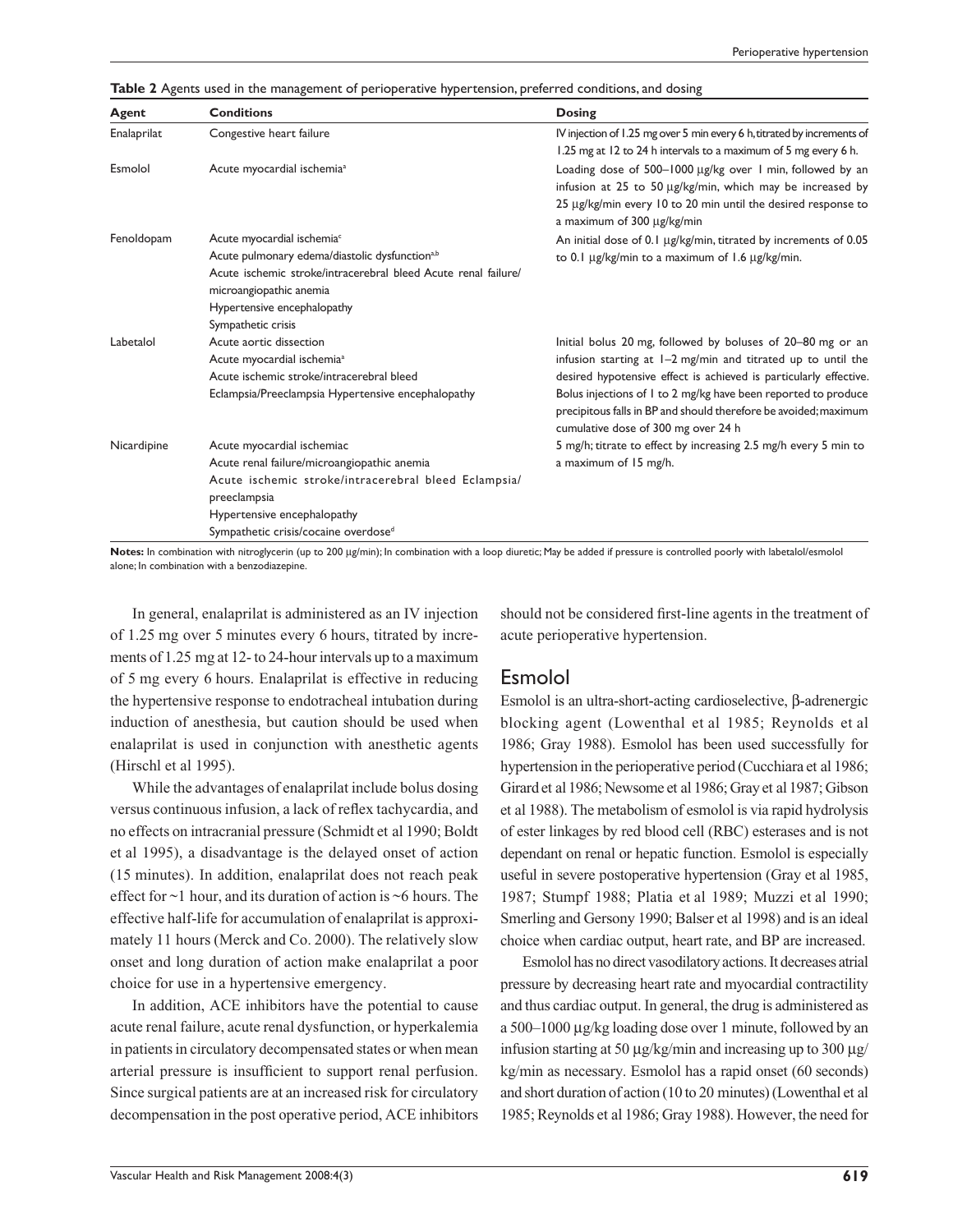bolus doses prior to incrementally increasing the maintenance infusion rate complicates the dosing of the drug. Additionally, because it is metabolized by RBC esterases, any condition that precipitates anemia will prolong its "short half-life".

Caution needs to be exercised when using esmolol in patients with chronic obstructive lung disease as it can precipitate bronchospasm. In addition, ACC/AHA guidelines conclude it may be contraindicated for patients already on β-blocker therapy, bradycardic patients, and decompensated heart failure patients as its use may compromise myocardial function (Hunt et al 2005).

## Labetalol

Labetalol is a combined selective  $\alpha$ 1-adrenergic receptor blocker and nonselective β-adrenergic blocker given by IV bolus or continuous infusion. When given IV, the  $\alpha$ - to β-blocking ratio of is 7:1 (Lund-Johansen 1984). Labetalol is metabolized by the liver to form an inactive glucuronide conjugate (Kanto et al 1981). This agent has been used in the setting of pregnancy-induced hypertensive crisis because little placental transfer occurs mainly due to the negligible lipid solubility of the drug (Pearce and Wallin 1994).

The hypotensive effect of labetalol begins within 2 to 5 minutes after its IV administration, The onset of action occurs within 2 to 5 minutes after its IV administration, reaching a peak at 5 to 15 minutes following administration, and lasting for about 2 to 4 hours (Kanto et al 1981; Goldberg et al 1990). The elimination half-life of labetalol is approximately 5.5 hours (Bedford Laboratories 2000). This variability makes labetalol extremely difficult to titrate as a continuous infusion.

Labetalol may be administered at a loading dose of 20 mg, followed by incremental doses of 20 to 80 mg at repeated 10-minute intervals until the desired BP is achieved. Alternatively, after the initial loading dose, an infusion commencing at 1 to 2 mg/min and titrated up to until the desired hypotensive effect is achieved is particularly effective. Bolus injections of 1 to 2 mg/kg have been reported to produce precipitous falls in BP and should therefore be avoided (Rosei et al 1975).

Labetalol reduces the systemic vascular resistance without reducing total peripheral blood flow. In addition, the cerebral, renal, and coronary blood flows are maintained (Marx and Reid 1979; Wallin 1985; Pearce and Wallin 1994; Olsen et al 1995). Due to its β-blocking effects, the heart rate is either maintained or slightly reduced. Unlike pure β-adrenergic blocking agents that decrease cardiac output, labetalol maintains cardiac output (Pearce and Wallin 1994).

However, the use of labetalol following cardiac surgery has produced mixed results (Meretoja et al 1980; Morel et al

1982; Cruise et al 1989). Some studies (Meretoja et al 1980; Cruise et al 1989) noted a significant reduction in heart rate and blood pressure along with reductions in cardiac index. These differences in results may be attributable to the doses used and the study population differences, particularly regarding left ventricular function. Labetalol should be used with caution in patients with heart failure and avoided in patients with severe sinus bradycardia, heart block greater than first degree, and asthma.

## **Clevidipine**

Clevidipine, a third generation dihydropyridine calcium channel blocker (CCB) developed for use in situations where stringent BP control is vital, is an ultrashort-acting selective arteriolar vasodilator (Ericsson et al 1999a; Bailey et al 2002; Rodríguez and Varon 2006). Clevidipine has a mean blood flow clearance of 0.105 L/kg/min and a volume of distribution of 0.51 L/kg. The half-life is approximately 2 minutes (Garcia and Vidt 1987).

Clevidipine acts by selectively inhibiting the influx of extracellular calcium through the L-type channel, relaxing smooth muscle of small arteries, and reducing peripheral vascular resistance (Ericsson et al 1999b). Clevidipine is rapidly metabolized by RBC esterases; therefore its metabolism is not affected by renal or hepatic function. Clevidipine reduces BP by a direct selective effect on arterioles, thereby reducing afterload without affecting cardiac filling pressures or causing reflex tachycardia (Nordlander et al 1996). Stroke volume and cardiac output usually increase. In addition to maintaining renal function and splanchnic blood flow, clevidipine has been shown to protect against ischemia/reperfusion injury in an animal model of myocardial ischemia (Segawa et al 2000, 2002; Stephens and Jandhyala 2002).

Several trials have shown clevidipine to be very effective in the control of preoperative and postoperative hypertension (Kieler-Jensen et al 2000; Powroznyk et al 2003). In a recent randomized, double-blind, placebo-controlled multicenter trial of 152 patients scheduled for cardiac surgery with current or recent hypertension were randomized to receive clevidipine or placebo preoperatively (Levy et al 2007). Patients received infusions of either clevidipine  $(0.4–8.0 \,\mu g \text{ kg}^{-1} \cdot \text{min}^{-1})$ or placebo (20% lipid emulsion) for at least 30 minutes. Patients treated with clevidipine demonstrated a significantly higher rate of treatment success as compared to placebo treated group (92.5% vs 17.3% respectively,  $P < 0.0001$ ), and a significantly lower treatment failure rate than patients receiving placebo (7.5% vs 82.7% respectively,  $P < 0.0001$ ). Clevidipine achieved target blood pressures (systolic blood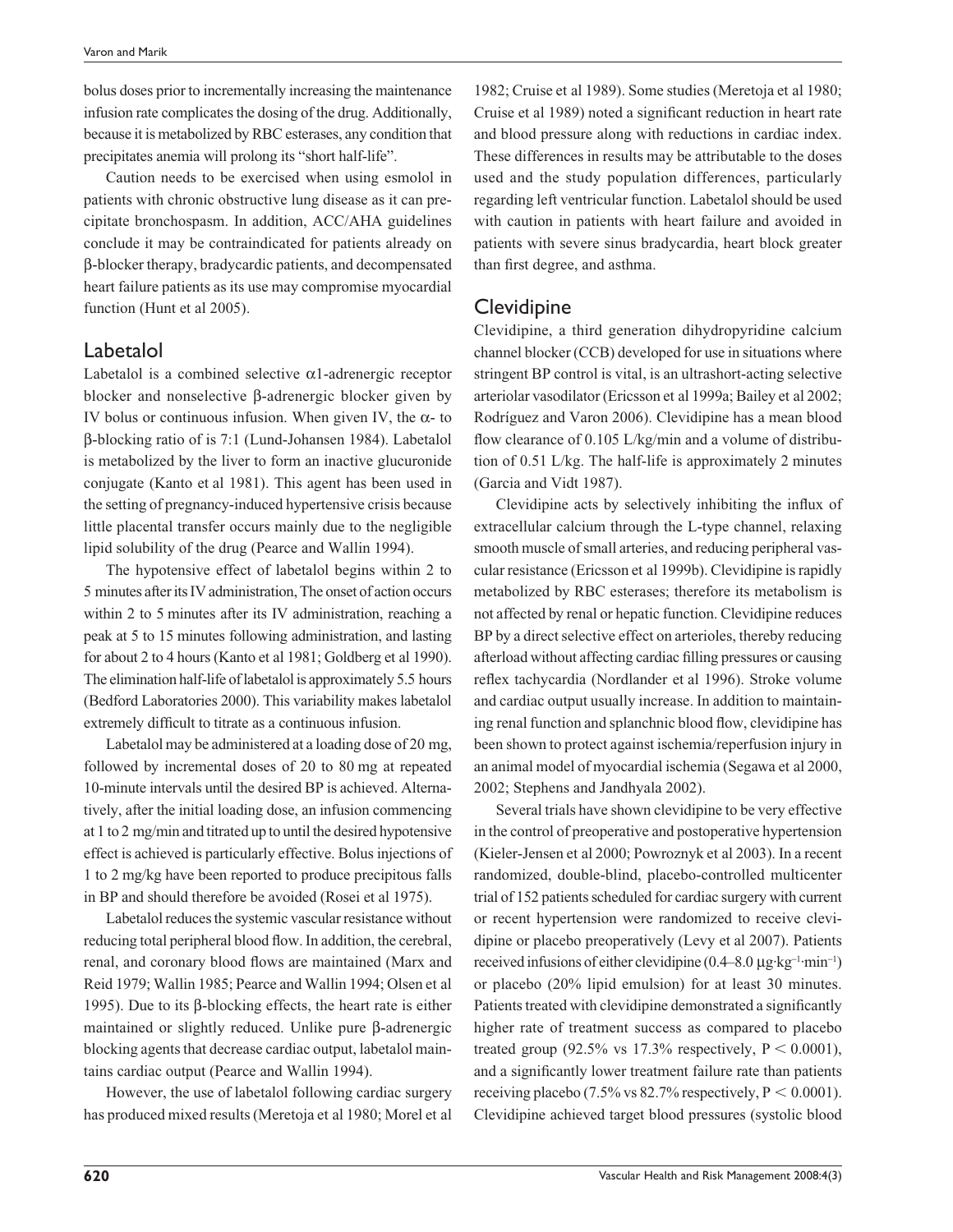pressure reduced by  $\geq 15\%$ ) at a median of 6.0 minutes. Adverse events for each treatment group were similar.

While the role of this drug in hypertensive emergencies is yet to be determined, its profile makes it a potentially ideal drug for this indication. Clevidipine is not yet available for use in the United States beyond clinical trials. In the author's own experience, the use of clevidipine in acute hypertension in the emergency department setting is safe and provides a predictable blood pressure control. In addition, this drug is safe when infused for as long as 96 hours (Varon et al 2007).

#### **Nicardipine**

Nicardipine is a short-acting dihydropyridine calcium channel blocker (CCB) available for both IV and oral use. Likely due to its augmentation of coronary blood flow and ability to produce potent, more selective vasodilation in the coronary circulation than in the systemic vascular bed, IV nicardipine has been shown to reduce both cardiac and cerebral ischemia (Schillinger 1987); (Kaplan 1990).

The nicardipine dosage is independent of the patient's weight, with an initial infusion rate of 5 mg/h, increasing by 2.5 mg/h every 5 minutes to a maximum of 15 mg/h until the desired BP reduction is achieved (Varon and Marik 2000). In the author's experiences much higher doses are commonly used (30–45 mg/hr). The onset of action of IV nicardipine is from 5 to 15 minutes, with duration of action of 4 to 6 hours.

A therapeutic benefit of nicardipine is that the agent has been demonstrated to increase both stroke volume and coronary blood flow with a favorable effect on myocardial oxygen balance (Lambert et al 1985, 1986, 1987; Schillinger 1987; Vincent et al 1997). This property is beneficial in patients with coronary artery disease and systolic heart failure. In addition, this agent has been recommended in the American Heart Association/American Stroke Association's guidelines for the treatment of ischemic stroke when diastolic blood pressure is  $>120$  mm Hg or the systolic blood pressure is  $>220$  mm Hg (Adams et al 2003, 2005; Broderick et al 2007).

## Fenoldopam

Fenoldopam is a peripheral dopamine-1 (DA) receptor agonist administered by IV infusion for the treatment of severe hypertension. Fenoldopam is unique among the parenteral BP agents because it mediates peripheral vasodilation by acting on peripheral dopamine-1 receptors. Fenoldopam is rapidly and extensively metabolized by conjugation in the liver, without participation of cytochrome P-450 enzymes. Fenoldopam has been associated with an increase in urine output and occasionally an increase in creatinine clearance (White and Halley 1989; Elliott et al 1990; Shusterman et al 1993) which makes fenoldopam use appealing in perioperative patients with or at risk for renal dysfunction.

The onset of action of fenoldopam is within 5 minutes, with the maximal response being achieved by 15 minutes (Weber et al 1988; White et al 1988; Munger et al 1990; Bodmann et al 1993). The elimination half-life of fenoldopam is ~5 minutes (Bedford Laboratories 2004), with a duration of action from 30 to 60 minutes. Blood pressure gradually returns to pretreatment values without rebound once the infusion is stopped (White et al 1988; Munger et al 1990; Bodmann et al 1993).

An initial starting dose of  $0.1 \mu g/kg/min$  is recommended for fenoldopam, titrated by increments of 0.05 to 0.1  $\mu$ g/kg/min to a maximum of 1.6  $\mu$ g/kg/min.

While fenoldopam provides rapid blood pressure reduction, this change is often accompanied by reflex tachycardia (Bednarczyk et al 1989; Elliott et al 1990). Therefore, as with sodium nitroprusside, fenoldopam should be used with caution in patients at risk for myocardial ischemia. Additionally, fenoldopam causes dose-dependent increases in intraocular pressure, and its use should be avoided in patients at risk with intraocular hypertension and intracranial hypertension. In addition, fenoldopam is contained in a solution that contains a sodium metabisulfate, and patients with potential sulfite sensitivity may develop acute allergic reactions.

## **Hydralazine**

Hydralazine is a direct-acting arteriolar vasodilator, often chosen as a first-line agent for critically ill patients with pregnancy-induced hypertension that produces a rapid blood pressure reduction, affecting diastolic more than systolic blood pressure.

The onset of action after either IM or IV administration is approximately 5 to 15 minutes followed by a progressive and often precipitous fall in BP that can last up to 12 hours (Schroeder 1951; Shepherd et al 1980), however; its maximum effect is usually noted between 10–80 minutes. Some anesthesiologists have found that 2 to 3 mg boluses can allow for a more controlled reduction in blood pressure in the perioperative setting (Tietjen et al 1996).

Although the circulating half-life of hydralazine is only approximately 3 hours, the half-time of its effect on BP is approximately 10 hours (O'Malley et al 1975; Ludden et al 1980). Duration is dependent on hepatic acetylation and inactivation, making it difficult to titrate the drug to effect.

Its reduction of peripheral vascular resistance leads to a reflex tachycardia that can increase cardiac output. Therefore,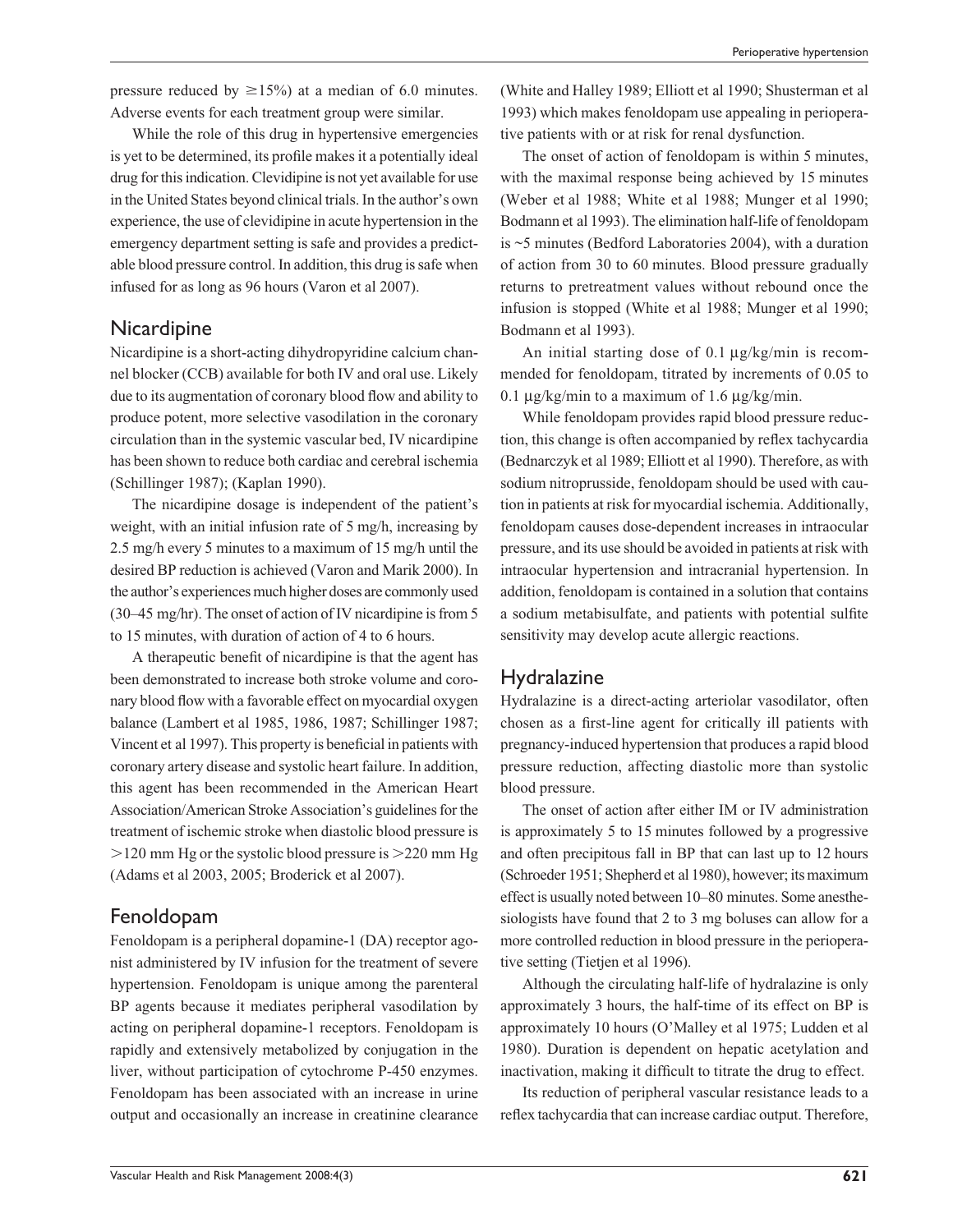hydralazine would not be a good choice in a patient with ischemic heart disease who may not tolerate the increased myocardial oxygen consumption associated with the cardiovascular effects (Powers et al 1998).

It should also be avoided in patients suspected of having a dissecting aneurysm. Because of the potent vasodilation of cerebral vessels caused by hydralazine, increased intracranial pressure may occur (James and Bedford 1982). Although the clinical importance of this action is controversial, hydralazine is best avoided in patients with intracranial processes (eg, head injury) in which increased intracranial pressure is an issue. In contrast, the increased renal blood flow attributable to hydralazine can be considered a potential advantage in patients with impaired renal function.

Because of the prolonged and unpredictable antihypertensive effects of hydralazine and the inability to effectively titrate its hypotensive effect, it is best avoided in the management of hypertensive crises.

## **Nitroglycerin**

Nitroglycerin, an antianginal as well as antihypertensive drug, is a direct vasodilator of peripheral capacitance and resistance vessels. It is a greater venodilator than it is an arterial dilator. Nitroglycerin is more potent as a venodilator than it is an arterial dilator, but arterial dilation does occur at high doses (Bussmann et al 1992). By decreasing preload, nitroglycerin decreases left ventricular end diastolic volume and pressure, and reduces myocardial oxygen demand. Nitroglycerin also dilates coronary arteries, increasing the blood supply to ischemic regions of the heart.

Nitroglycerin reduces BP by reducing preload and cardiac output; undesirable effects in patients with compromised cerebral and renal perfusion. Intravenous nitroglycerin has an onset time of 2–5 minutes, duration of action of  $\sim$ 10–20 minutes, and is eliminated by hepatic metabolism in ~1–4 minutes (Gerber and Nies 1990; Straka et al 1996) (Parke Davis Pharmaceuticals Ltd. 2000). It has pharmacokinetic properties similar to sodium nitroprusside. Hypotension and reflex tachycardia are common occurrences with nitroglycerin therapy, which are exacerbated by the volume depletion characteristic of hypertensive emergencies.

Nitroglycerin is not to be considered an acceptable primary therapy in the management of either hypertensive emergencies or urgencies (Varon and Marik, 2003), but may be a suitable adjunct therapy as it may have little or no efficacy when used alone and its antihypertensive action is caused by venodilation. Low-dose administration (approximately 60 mg/min) may, however, be used as an adjunct to IV

antihypertensive therapy in patients with hypertensive emergencies associated with acute coronary syndromes or acute pulmonary edema.

# Sodium nitroprusside

Sodium nitroprusside is an arterial and venous vasodilator that decreases both afterload and preload (Robin and McCauley 1992; Friederich and Butterworth 1995). This results in a decrease in peripheral resistance without causing an increase in venous return.

Sodium nitroprusside is often considered a drug of choice for hypertensive emergencies, since it has an immediate onset of action and duration of effect of only 2 minutes. In patients with adequate circulating blood volume, nitroprusside has a predictable dose-response relationship, making it easy to titrate, and its efficacy has been widely documented in the perioperative setting (Kaplan and Jones 1979; Domenighetti and Perret 1982; van Wezel et al 1989; Halpern et al 1992; Leslie et al 1994).

Nitroprusside is a very potent agent, with an onset of action of seconds, a duration of action of 1 to 2 minutes, and a plasma half-life of 3 to 4 minutes (Friederich and Butterworth 1995). Due to its potency, rapidity of action, and the development of tachyphylaxis, the authors recommend intraarterial BP monitoring. In addition, sodium nitroprusside requires special handling to prevent its degradation by light. These factors limit the use of this drug (Tumlin et al 2000).

Nitroprusside decreases cerebral blood flow while increasing intracranial pressure (ICP), effects that are particularly detrimental in patients with hypertensive encephalopathy or following a cerebrovascular accident (Anile et al 1981; Griswold et al 1981; Kondo et al 1984; Hartmann et al 1989). In unanesthetized patient's sodium nitroprusside can increase ICP, causing cerebral perfusion pressure to drop (Turner et al 1977; Henriksen and Paulson 1982; Murphy and Sage 1988). These elevations in ICP may therefore be associated with cerebral ischemia despite the benefits of lower blood pressure. In patients with coronary artery disease, a significant reduction in coronary perfusion pressure (coronary steal) can occur (Mann et al 1978). In addition, the drug's vasodilatory adverse effects are frequently not predictable or preventable, and may involve organs other than the heart (eg, pulmonary shunting).

Another disadvantage of sodium nitroprusside involves accumulation of cyanide and thiocyanate. Sodium nitroprusside is nonenzymatically converted to cyanide, which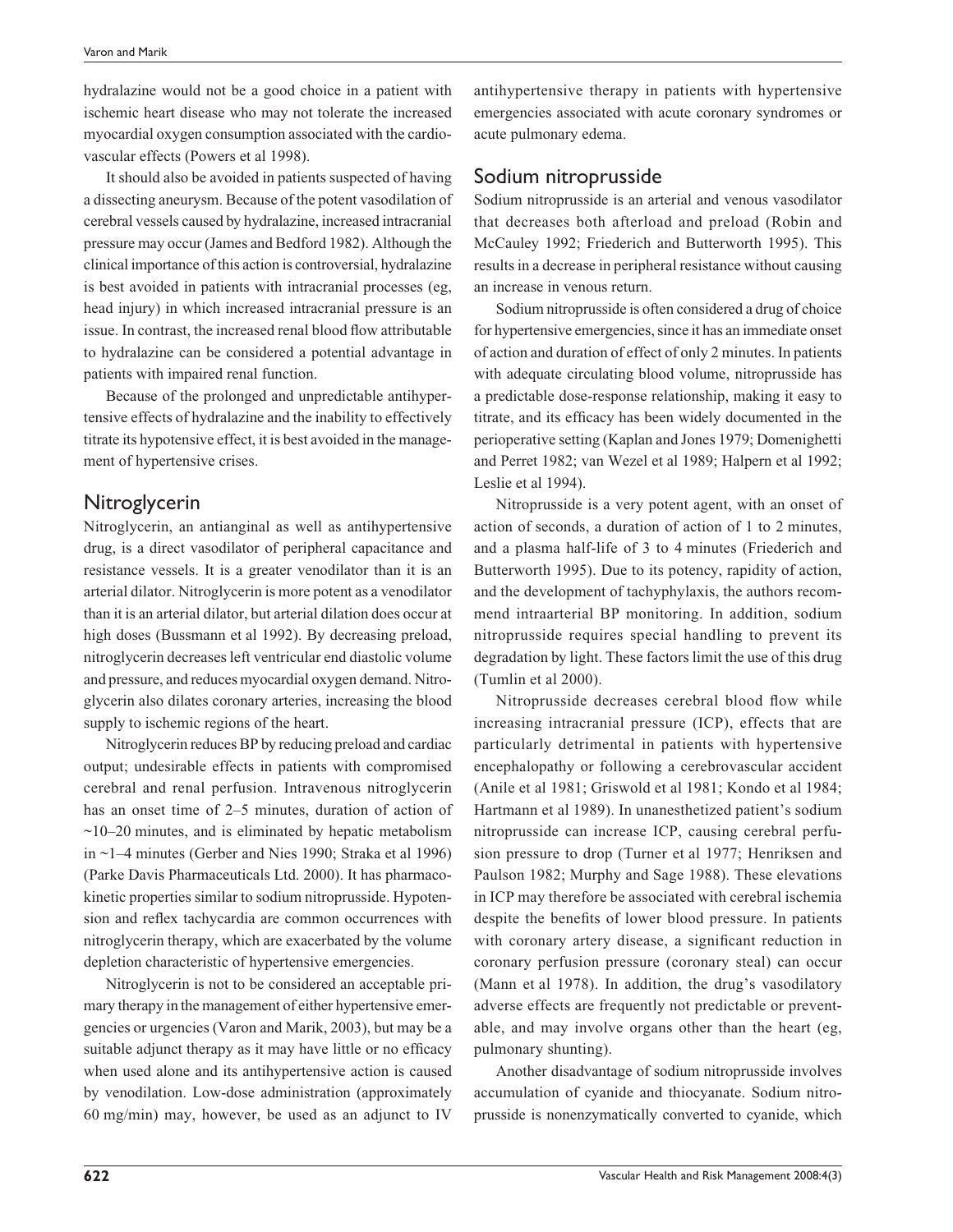is converted by the liver to thiocyanate which is 100 times less toxic than cyanide (Pasch et al 1983; Hall and Guest 1992). Thiocyanate is mainly eliminated through the kidneys. Cyanide removal therefore requires adequate liver function, renal function, and bioavailability of thiosulfate. Thus, nitroprusside may cause cytotoxicity due to the release of cyanide, with interference of cellular respiration (Izumi et al 1993; Niknahad and O'Brien 1996). In the authors' experience, patients can develop cyanide toxicity as early as 6–8 hours after initiation of the infusion.

Cyanide will also interfere with the vasodilator activity of sodium nitroprusside and lead to tachyphylaxis. This occurrence is more prevalent with high infusion rates ( $>$ 3 µg/kg/min) and prolonged administration  $($  > 72 hours). Patients receiving high infusion rates for an extended duration may require periodic thiocyanate monitoring.

Data suggest that nitroprusside infusion rates  $>4 \mu$ g/kg/min, for as little as 2 to 3 hours may lead to cyanide levels in the toxic range (Pasch et al 1983). Unfortunately, the development of toxicity cannot be predicted and may occur with lower doses (Cetnarowski and Conti 1986; Murphy and Sage 1988; Robin and McCauley 1992). Moreover, the recommended doses of nitroprusside of up to 10 µg/kg/min results in cyanide formation at a far greater rate than human beings can detoxify. Sodium nitroprusside has also been demonstrated to cause cytotoxicity through the release of nitric oxide, with hydroxyl radical and peroxynitrite generation leading to lipid peroxidation (Niknahad and O'Brien 1996; Gobbel et al 1997; Nakamura et al 1997; Rauhala et al 1998).

Considering the potential for severe toxicity with nitroprusside, this drug should only be used when other IV antihypertensive agents are not available and then, only in specific clinical circumstances in patients with normal renal and hepatic function (Robin and McCauley 1992). An initial starting dose of 0.5 µg/kg/min; titrate as tolerated. The duration of treatment should be as short as possible, and the infusion rate should not be  $>2 \mu g/kg/min$ . An infusion of thiosulfate should be used in patients receiving higher dosages (4–10 µg/kg/min) of nitroprusside (Hall and Guest 1992).

## **Conclusions**

Acute hypertension is common after major surgery and may be associated with an increased risk of serious cardiac and neurologic, complications. Hypertensive urgencies, and emergencies, occur in approximately 50% of patients during and immediately after cardiac surgery.

The goal of controlling perioperative hypertension is to protect organ function, and is currently recommended based on the assumption that the risk of complications will be reduced and outcomes improved. However, the treatment of acute elevations in BP (defined as an increase in systolic BP, diastolic BP, or mean arterial pressure by  $>20\%$  over baseline in the perioperative period) is without a uniform approach. While attempts have been made to standardize the method to characterize the intraoperative hemodynamics, these methods still vary widely. Moreover, there is a lack of consensus concerning treatment thresholds and appropriate therapeutic targets, making absolute recommendations about treatment difficult. Nevertheless, perioperative hypertension requires careful management.

In general, the treatment goal should be based on the patient's preoperative BP. A conservative target would be approximately 10% above that baseline; however, a more aggressive approach to lowering BP may be warranted for patients at very high risk of bleeding or with severe heart failure who would benefit from afterload reduction. Careful monitoring of patient response to therapy, and adjustment of treatment, are paramount to safe and effective treatment of perioperative hypertension. After surgery, the clinician can safely transition the patient to an effective oral antihypertensive regimen to manage the long-term risks of hypertension and cardiovascular diseases.

When considering a potential course of treatment, the central question is how to balance the risks associated with hypertension versus the risk of end organ hypoperfusion that may accompany antihypertensive therapy. When treatment is necessary, therapy should be individualized for the patient. The choice of agent in specific cases should be determined by the clinical situation, the patient's characteristics, the setting of care, and the experience of the clinicians. A wide selection of available intravenous antihypertensive agents has provided the clinician with the ability to optimize therapy based on the specific needs of the situation and condition of the patient.

The ideal antihypertensive agent should provide immediate onset of action, a short to intermediate duration of action, be easy to titrate precisely, and have demonstrated safety and efficacy in the treatment of perioperative hypertension. Newer agents such as fenoldopam, nicardipine and clevidipine are valuable additions to the arena of effective pharmacological options such as enalaprilat, labetalol, nitroglycerin, esmolol, and hydralazine. Sodium nitroprusside should only be used when other IV antihypertensive agents are not available and then, only in specific clinical situations.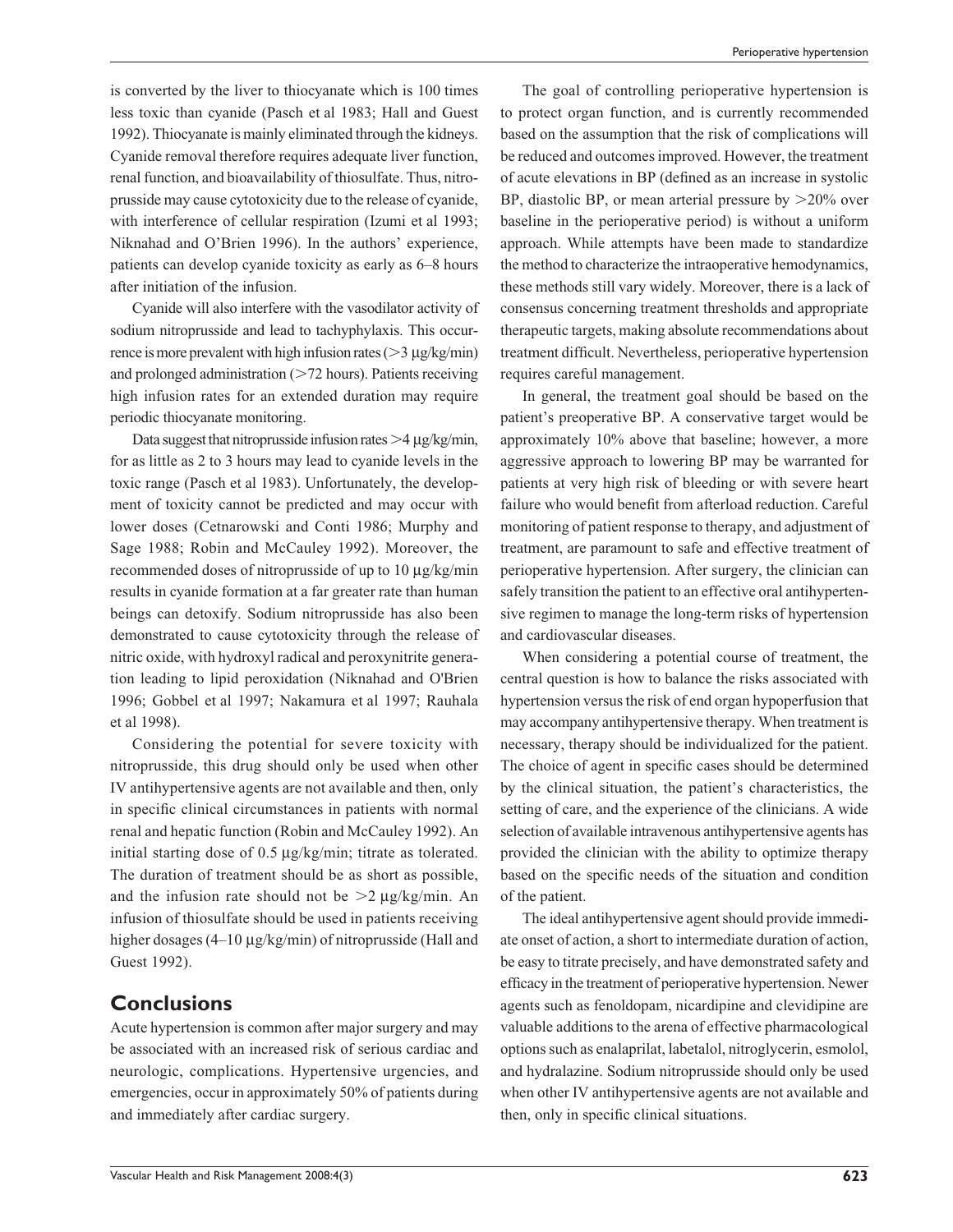# **Acknowledgments**

The author would like to thank Richard Pistolese for his assistance in the preparation of this manuscript.

# **Disclosure**

The authors have received honoraria for lectures from PDL Pharmaceuticals and The Medicines Company, and have served as consultants for The Medicines Company. There are no other conflicts of interest to report.

## **References**

- Acampora GA, Melendez JA, Keefe DL, et al. 1989. Intraoperative administration of the intravenous angiotensin-converting enzyme inhibitor, enalaprilat, in a patient with congestive heart failure. *Anesth Analg*, 69:833–9.
- Adams H, Adams R, Del Zoppo G, et al. 2005. Guidelines for the early management of patients with ischemic stroke: 2005 guidelines update a scientific statement from the Stroke Council of the American Heart Association/American Stroke Association. *Stroke*, 36:916–23.
- Adams HP Jr, Adams RJ, Brott T, et al. 2003. Guidelines for the early management of patients with ischemic stroke: A scientific statement from the Stroke Council of the American Stroke Association. *Stroke*, 34:1056–83.
- Alper A, Calhoun D. 2002. Hypertensive emergencies. In: Antman EM ed. Cardiovascular therapeutics : a companion to Braunwald's Heart disease. 2nd ed. Philadelphia, PA: W.B. Saunders Co.
- Anile C, Zanghi F, Bracali A, et al. 1981. Sodium nitroprusside and intracranial pressure. *Acta Neurochir (Wien)*, 58:203–11.
- Aronson S, Boisvert D, Lapp W. 2002. Isolated systolic hypertension is associated with adverse outcomes from coronary artery bypass grafting surgery. *Anesth Analg*, 94:1079–84.
- Aronson S, Fontes ML, Miao Y, et al. 2007. Risk index for perioperative renal dysfunction/failure: critical dependence on pulse pressure hypertension. *Circulation*, 115:733–42.
- Asiddao CB, Donegan JH, Whitesell RC, et al. 1982. Factors associated with perioperative complications during carotid endarterectomy. *Anesth Analg*, 61:631–7.
- Bailey JM, Lu W, Levy JH, et al. 2002. Clevidipine in adult cardiac surgical patients: a dose-finding study. **Anesthesiology**, 96:1086-94.
- Balser JR, Martinez EA, Winters BD, et al. 1998. Beta-adrenergic blockade accelerates conversion of postoperative supraventricular tachyarrhythmias. *Anesthesiology*, 89:1052–9.
- Bedford Laboratories. 2004. Fenoldopam Mesylate Injection USP prescribing information [online]. Accessed on July 16, 2007. URL: http://www. bedfordlabs.com/products/inserts/fenoldopam\_pi.pdf.
- Bedford Laboratories. 2000. Labetolol HCL Injection USP prescribing information [online]. Accessed on July 16, 2007. URL:http://www. bedfordlabs.com/products/inserts/LBTL-P02.pdf.
- Bednarczyk EM, White WB, Munger MA, et al. 1989. Comparative acute blood pressure reduction from intravenous fenoldopam mesylate versus sodium nitroprusside in severe systemic hypertension. *Am J Cardiol*, 63:993–6.
- Berge KH, Lanier WL. 1991. Myocardial infarction accompanying acute clonidine withdrawal in a patient without a history of ischemic coronary artery disease. *Anesth Analg*, 72:259–61.
- Bodmann KF, Troster S, Clemens R, et al. 1993. Hemodynamic profile of intravenous fenoldopam in patients with hypertensive crisis. *Clin Investig*, 72:60–4.
- Boldt J, Schindler E, Wollbruck M, et al. 1995. Cardiorespiratory response of intravenous angiotensin-converting enzyme inhibitor enalaprilat in hypertensive cardiac surgery patients. *J Cardiothorac Vasc Anesth*, 9:44–9.
- Borzecki AM, Wong AT, Hickey EC, et al. 2003. Hypertension control: how well are we doing? *Arch Intern Med*, 163:2705–11.
- Broderick J, Connolly S, Feldmann E, et al. 2007. Guidelines for the management of spontaneous intracerebral hemorrhage in adults: 2007 update: a guideline from the American Heart Association/American Stroke Association Stroke Council, High Blood Pressure Research Council, and the Quality of Care and Outcomes in Research Interdisciplinary Working Group. *Stroke*, 38:2001–23.
- Browner WS, Li J, Mangano DT. 1992. In-hospital and long-term mortality in male veterans following noncardiac surgery. The Study of Perioperative Ischemia Research Group. *JAMA*, 268:228–32.
- Burt VL, Cutler JA, Higgins M, et al. 1995a. Trends in the prevalence, awareness, treatment, and control of hypertension in the adult US population. Data from the health examination surveys, 1960 to 1991. *Hypertension*, 26:60–9.
- Burt VL, Whelton P, Roccella EJ, et al. 1995b. Prevalence of hypertension in the US adult population. Results from the Third National Health and Nutrition Examination Survey, 1988–1991. *Hypertension*, 25:305–13.
- Bussmann WD, Kenedi P, von Mengden HJ, et al. 1992. Comparison of nitroglycerin with nifedipine in patients with hypertensive crisis or severe hypertension. *Clin Investig*, 70:1085–8.
- Cetnarowski AB, Conti DR. 1986. Nitroprusside toxicity and low-dose infusion. *Ann Intern Med*, 104:895–6.
- Chobanian AV, Bakris GL, Black HR, et al. 2003a. Seventh report of the Joint National Committee on Prevention, Detection, Evaluation, and Treatment of High Blood Pressure. *Hypertension*, 42:1206–52.
- Chobanian AV, Bakris GL, Black HR, et al. 2003b. The Seventh Report of the Joint National Committee on Prevention, Detection, Evaluation, and Treatment of High Blood Pressure: the JNC 7 report. *JAMA*, 289:2560–72.
- Colson P, Ribstein J, Mimran A, et al. 1990. Effect of angiotensin-converting enzyme inhibition on blood pressure and renal function during open heart surgery. *Anesthesiology*, 72:23–7.
- Cruise CJ, Skrobik Y, Webster RE, et al. 1989. Intravenous labetalol versus sodium nitroprusside for treatment of hypertension postcoronary bypass surgery. *Anesthesiology*, 71:835–9.
- Cucchiara RF, Benefiel DJ, Matteo RS, et al. 1986. Evaluation of esmolol in controlling increases in heart rate and blood pressure during endotracheal intubation in patients undergoing carotid endarterectomy. *Anesthesiology*, 65:528–31.
- Dannenberg AL, Garrison RJ, Kannel WB. 1988. Incidence of hypertension in the Framingham Study. *Am J Public Health*, 78:676–9.
- DiPette DJ, Ferraro JC, Evans RR, et al. 1985. Enalaprilat, an intravenous angiotensin-converting enzyme inhibitor, in hypertensive crises. *Clin Pharmacol Ther*, 38:199–204.
- Domenighetti G, Perret C. 1982. Variable hemodynamic response to sodium nitroprusside in hypertensive crisis. *Intensive Care Med*, 8:187–91.
- Elliott WJ, Weber RR, Nelson KS, et al. 1990. Renal and hemodynamic effects of intravenous fenoldopam versus nitroprusside in severe hypertension. *Circulation*, 81:970–7.
- Ericsson H, Fakt C, Jolin-Mellgard A, et al. 1999a. Clinical and pharmacokinetic results with a new ultrashort-acting calcium antagonist, clevidipine, following gradually increasing intravenous doses to healthy volunteers. *Br J Clin Pharmacol*, 47:531–8.
- Ericsson H, Tholander B, Regardh CG. 1999b. In vitro hydrolysis rate and protein binding of clevidipine, a new ultrashort-acting calcium antagonist metabolised by esterases, in different animal species and man. *Eur J Pharm Sci*, 8:29–37.
- Erstad BL, Barletta JF. 2000. Treatment of hypertension in the perioperative patient. *Ann Pharmacother*, 34:66–79.
- Estafanous FG, Tarazi RC. 1980. Systemic arterial hypertension associated with cardiac surgery. *Am J Cardiol*, 46:685–94.
- Estafanous FG, Tarazi RC, Viljoen JF, et al. 1973. Systemic hypertension following myocardial revascularization. *Am Heart J*, 85:732–8.
- Forrest JB, Rehder K, Cahalan MK, et al. 1992. Multicenter study of general anesthesia. III. Predictors of severe perioperative adverse outcomes. *Anesthesiology*, 76:3–15.
- Friederich JA, Butterworth JF. 1995. Sodium nitroprusside: twenty years and counting. *Anesth Analg*, 81:152–62.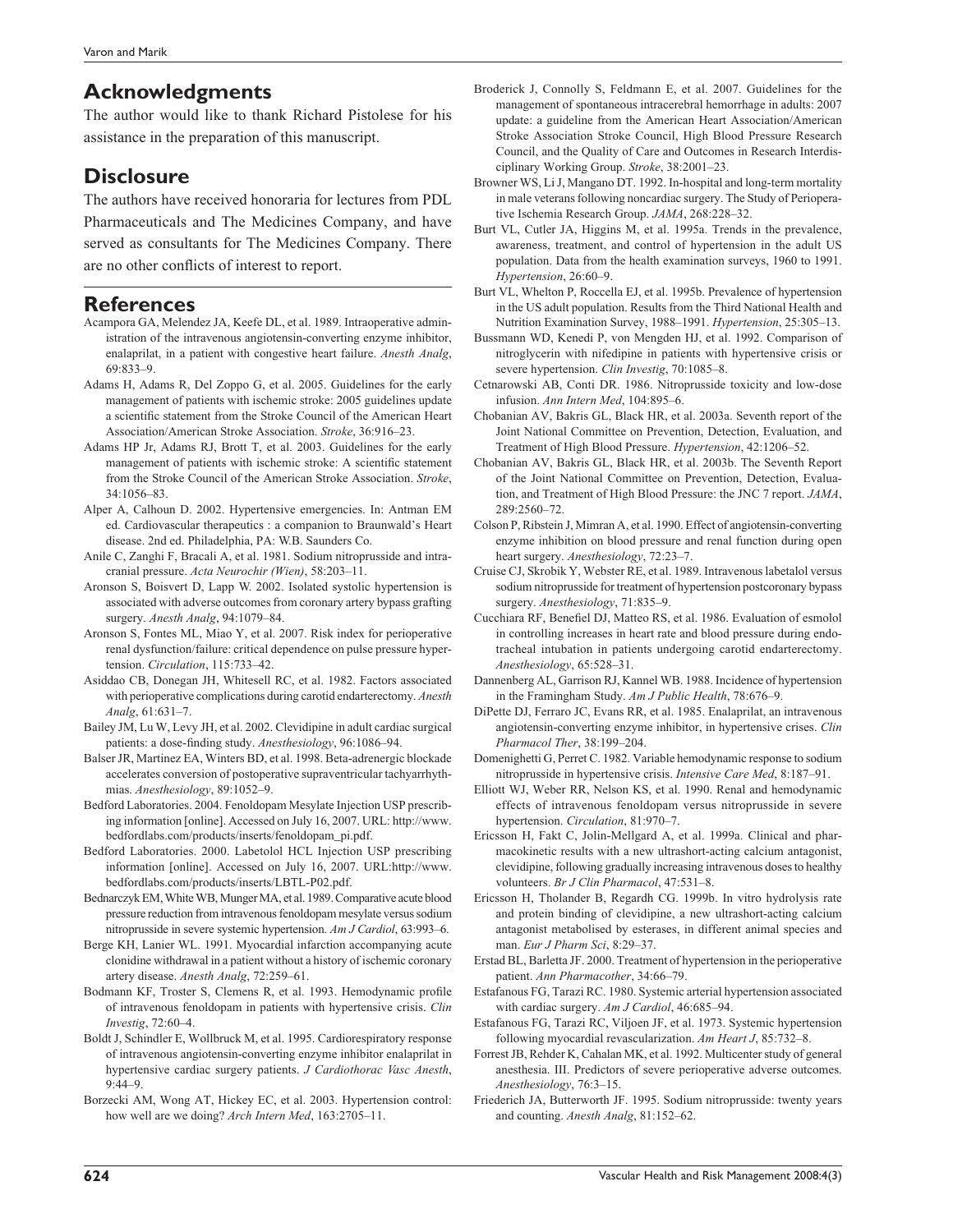- Frohlich ED. 1998. Hypertension: evaluation and treatment. Baltimore, Md: Williams and Wilkins.
- Gal TJ, Cooperman LH. 1975. Hypertension in the immediate postoperative period. *Br J Anaesth*, 47:70–4.
- Garcia JY Jr, Vidt DG. 1987. Current management of hypertensive emergencies. *Drugs*, 34:63–78.
- Gerber JG, Nies AS. 1990. Antihypertensive agents and the drug therapy of hypertension. In: Goodman LS, Gilman A, Gilman AG eds. Goodman and Gilman's the pharmacological basis of therapeutics. 8th ed. New York: Pergamon Pr.
- Gibson BE, Black S, Maass L, et al. 1988. Esmolol for the control of hypertension after neurologic surgery. *Clin Pharmacol Ther*, 44:650–3.
- Girard D, Shulman BJ, Thys DM, et al. 1986. The safety and efficacy of esmolol during myocardial revascularization. *Anesthesiology*, 65:157–64.
- Gobbel GT, Chan TY, Chan PH. 1997. Nitric oxide- and superoxidemediated toxicity in cerebral endothelial cells. *J Pharmacol Exp Ther*, 282:1600–7.
- Goldberg ME, Clark S, Joseph J, et al. 1990. Nicardipine versus placebo for the treatment of postoperative hypertension. *Am Heart J*, 119:446–50.
- Goldberg ME, Larijani GE. 1998. Perioperative hypertension. *Pharmacotherapy*, 18:911–14.
- Goldman L, Caldera DL. 1979. Risks of general anesthesia and elective operation in the hypertensive patient. *Anesthesiology*, 50:285–92.
- Goldman L, Caldera DL, Nussbaum SR, et al. 1977. Multifactorial index of cardiac risk in noncardiac surgical procedures. *N Engl J Med*,  $297.845 - 50$
- Gray RJ. 1988. Managing critically ill patients with esmolol. An ultra shortacting beta-adrenergic blocker. *Chest*, 93:398–403.
- Gray RJ, Bateman TM, Czer LS, et al. 1985. Use of esmolol in hypertension after cardiac surgery. *Am J Cardiol*, 56:49F–56F.
- Gray RJ, Bateman TM, Czer LS, et al. 1987. Comparison of esmolol and nitroprusside for acute post-cardiac surgical hypertension. *Am J Cardiol*, 59:887–91.
- Griswold WR, Reznik V, Mendoza SA. 1981. Nitroprusside-induced intracranial hypertension. *JAMA*, 246:2679–80.
- Hajjar I, Kotchen TA. 2003. Trends in prevalence, awareness, treatment, and control of hypertension in the United States, 1988–2000. *JAMA*, 290:199–206.
- Hall VA, Guest JM. 1992. Sodium nitroprusside-induced cyanide intoxication and prevention with sodium thiosulfate prophylaxis. *Am J Crit Care*, 1:19–25; quiz 26–7.
- Halpern NA, Alicea M, Krakoff LR, et al. 1990. Postoperative hypertension: a prospective, placebo-controlled, randomized, double-blind trial, with intravenous nicardipine hydrochloride. *Angiology*, 41:992–1004.
- Halpern NA, Goldberg M, Neely C, et al. 1992. Postoperative hypertension: a multicenter, prospective, randomized comparison between intravenous nicardipine and sodium nitroprusside. *Crit Care Med*, 20:1637–43.
- Hartmann A, Buttinger C, Rommel T, et al. 1989. Alteration of intracranial pressure, cerebral blood flow, autoregulation and carbondioxide-reactivity by hypotensive agents in baboons with intracranial hypertension. *Neurochirurgia (Stuttg)*, 32:37–43.
- Henriksen L, Paulson OB. 1982. The effects of sodium nitroprusside on cerebral blood flow and cerebral venous blood gases. II. Observations in awake man during successive blood pressure reduction. *Eur J Clin Invest*, 12:389–93.
- Heropoulos M, Schieren H, Seltzer JL, et al. 1995. Intraoperative hemodynamic, renin, and catecholamine responses after prophylactic and intraoperative administration of intravenous enalaprilat. *Anesth Analg*, 80:583–90.
- Hirschl MM, Binder M, Bur A, et al. 1995. Clinical evaluation of different doses of intravenous enalaprilat in patients with hypertensive crises. *Arch Intern Med*, 155:2217–23.
- Hirschl MM, Binder M, Bur A, et al. 1997. Impact of the renin-angiotensinaldosterone system on blood pressure response to intravenous enalaprilat in patients with hypertensive crises. *J Hum Hypertens*, 11:177–83.
- Houston MC. 1981. Abrupt cessation of treatment in hypertension: consideration of clinical features, mechanisms, prevention and management of the discontinuation syndrome. *Am Heart J*, 102:415–30.
- Howell SJ, Sear YM, Yeates D, et al. 1996. Hypertension, admission blood pressure and perioperative cardiovascular risk. *Anaesthesia*, 51:1000–4.
- Hunt SA, Abraham WT, Chin MH, et al. 2005. ACC/AHA 2005 Guideline Update for the Diagnosis and Management of Chronic Heart Failure in the Adult: a report of the American College of Cardiology/American Heart Association Task Force on Practice Guidelines (Writing Committee to Update the 2001 Guidelines for the Evaluation and Management of Heart Failure): developed in collaboration with the American College of Chest Physicians and the International Society for Heart and Lung Transplantation: endorsed by the Heart Rhythm Society. *Circulation*, 112:e154–235.
- Izumi Y, Benz AM, Clifford DB, et al. 1993. Neurotoxic effects of sodium nitroprusside in rat hippocampal slices. *Exp Neurol*, 121:14–23.
- James DJ, Bedford RF. 1982. Hydralazine for controlled hypotension during neurosurgical operations. *Anesth Analg*, 61:1016–19.
- [JNC] Joint National Committee on Detection, Evaluation, and Treatment of High Blood Pressure. 1997. The sixth report of the Joint National Committee on prevention, detection, evaluation, and treatment of high blood pressure. *Arch Intern Med*, 157:2413–46.
- [JNC] Joint National Committee on Detection, Evaluation, and Treatment of High Blood Pressure; National High Blood Pressure Education Program; Coordinating Committee. 2004. The Seventh Report of the Joint National Committee on Detection, Evaluation, and Treatment of High Blood Pressure, JNC7 (Complete Report). *NIH Publication No. 04-5230.* Bethesda, Md., National Heart, Lung, and Blood Institute, Health Information Center.
- Kanto J, Allonen H, Kleimola T, et al. 1981. Pharmacokinetics of labetalol in healthy volunteers. *Int J Clin Pharmacol Ther Toxicol*, 19:41–4.
- Kaplan JA. 1990. Clinical considerations for the use of intravenous nicardipine in the treatment of postoperative hypertension. *Am Heart J*, 119:443–6.
- Kaplan JA, Jones EL. 1979. Vasodilator therapy during coronary artery surgery. Comparison of nitroglycerin and nitroprusside. *J Thorac Cardiovasc Surg*, 77:301–9.
- Kearse LA Jr, Rosow C, Zaslavsky A, et al. 1998. Bispectral analysis of the electroencephalogram predicts conscious processing of information during propofol sedation and hypnosis. *Anesthesiology*, 88:25–34.
- Khuri SF, Daley J, Henderson W, et al. 1995. The National Veterans Administration Surgical Risk Study: risk adjustment for the comparative assessment of the quality of surgical care. *J Am Coll Surg*, 180:519–31.
- Kieler-Jensen N, Jolin-Mellgard A, Nordlander M, et al. 2000. Coronary and systemic hemodynamic effects of clevidipine, an ultra-short-acting calcium antagonist, for treatment of hypertension after coronary artery surgery. *Acta Anaesthesiol Scand*, 44:186–93.
- Kondo T, Brock M, Bach H. 1984. Effect of intra-arterial sodium nitroprusside on intracranial pressure and cerebral autoregulation. *Jpn Heart J*, 25:231–7.
- Kross RA, Ferri E, Leung D, et al. 2000. A comparative study between a calcium channel blocker (Nicardipine) and a combined alpha-betablocker (Labetalol) for the control of emergence hypertension during craniotomy for tumor surgery. *Anesth Analg*, 91:904–9.
- Lambert CR, Hill JA, Feldman RL, et al. 1986. Effects of nicardipine on left ventricular function and energetics in man. *Int J Cardiol*, 10:237–50.
- Lambert CR, Hill JA, Feldman RL, et al. 1987. Effects of nicardipine on exercise- and pacing-induced myocardial ischemia in angina pectoris. *Am J Cardiol*, 60:471–6.
- Lambert CR, Hill JA, Nichols WW, et al. 1985. Coronary and systemic hemodynamic effects of nicardipine. *Am J Cardiol*, 55:652–6.
- Leslie J, Brister N, Levy JH, et al. 1994. Treatment of postoperative hypertension after coronary artery bypass surgery. Double-blind comparison of intravenous isradipine and sodium nitroprusside. *Circulation*, 90: II256–61.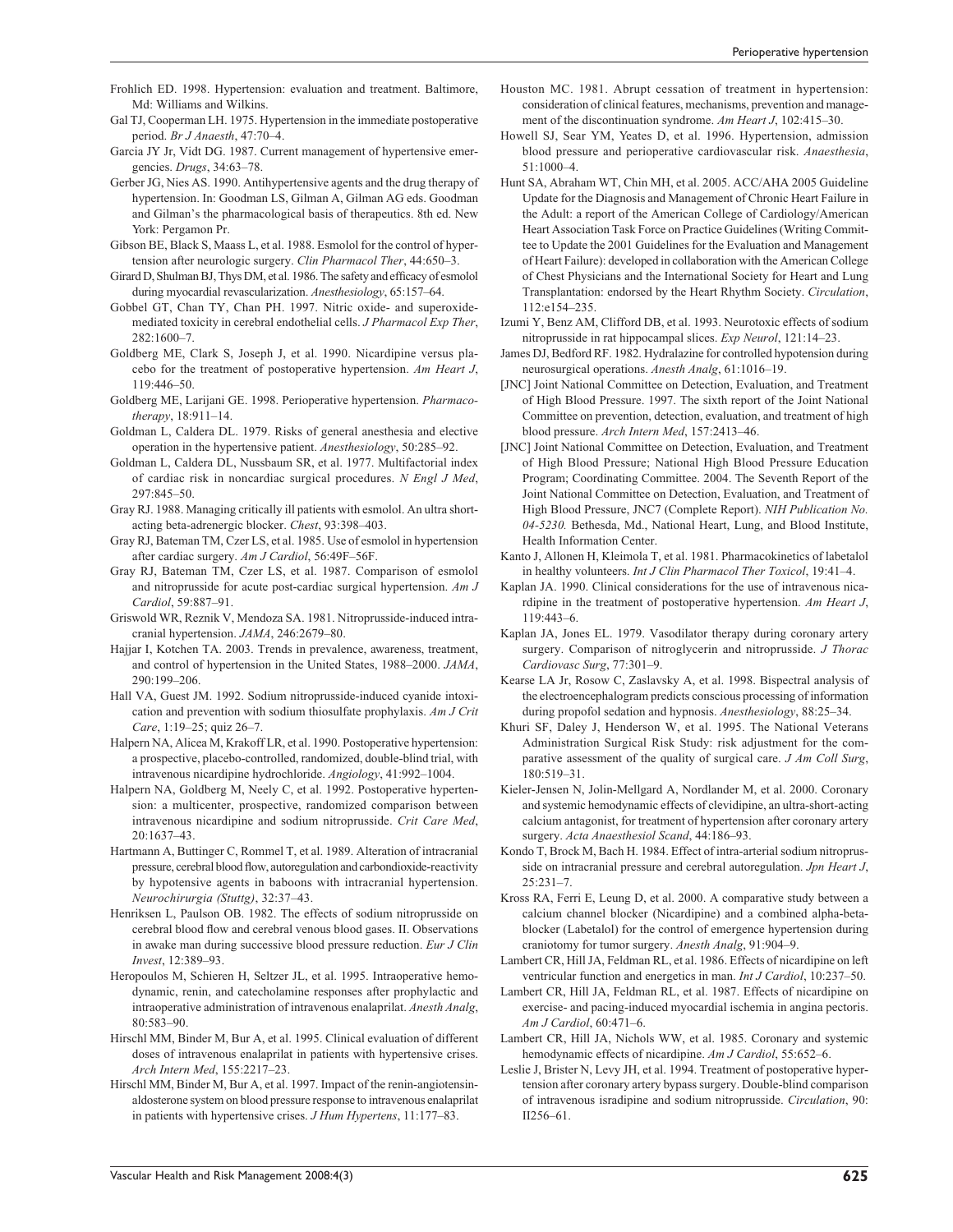- Levy JH. 1993. The ideal agent for perioperative hypertension and potential cytoprotective effects. *Acta Anaesthesiol Scand Suppl*, 99:20–5.
- Levy JH, Mancao MY, Gitter R, et al. 2007. Clevidipine effectively and rapidly controls blood pressure preoperatively in cardiac surgery patients: The results of the randomized, placebo-controlled efficacy study of clevidipine assessing its preoperative antihypertensive effect in cardiac surgery-1. *Anesth Analg*, 105:918–25.
- Lowenthal DT, Porter RS, Saris SD, et al. 1985. Clinical pharmacology, pharmacodynamics and interactions with esmolol. *Am J Cardiol*, 56:14F–18F.
- Ludden TM, Shepherd AM, McNay JL, et al. 1980. Hydralazine kinetics in hypertensive patients after intravenous administration. *Clin Pharmacol Ther*, 28:736–42.
- Lund-Johansen P. 1984. Pharmacology of combined alpha-beta-blockade. II. Haemodynamic effects of labetalol. *Drugs*, 28(Suppl 2):35–50.
- Mangano DT, Browner WS, Hollenberg M, et al. 1990. Association of perioperative myocardial ischemia with cardiac morbidity and mortality in men undergoing noncardiac surgery. The Study of Perioperative Ischemia Research Group. *N Engl J Med*, 323:1781–8.
- Mann SJ, Atlas SA. 1995. Hypertensive emergencies. In: Laragh JH, Brenner BM (Eds). Hypertension: pathophysiology, diagnosis, and management. 2nd ed. New York: Raven Pr.
- Mann T, Cohn PF, Holman LB, et al. 1978. Effect of nitroprusside on regional myocardial blood flow in coronary artery disease. Results in 25 patients and comparison with nitroglycerin. *Circulation*, 57:732–8.
- Marx PG, Reid DS. 1979. Labetalol infusion in acute myocardial infarction with systemic hypertension. *Br J Clin Pharmacol*, 8:233S–238S.
- McKillion PC, Dellinger RP. 1997. Hypertensive emergencies and urgencies. In: Civetta JM, Taylor RW, Kirby RR (Eds). Critical care. 3rd ed. Philadelphia: Lippincott-Raven.
- Merck and Co. 2000. Vasotec® I.V (enalaprilat) prescribing information [online]. Accessed on July 16, 2007. URL: http://www.fda.gov/cder/ foi/label/2001/19309s23lbl.pdf.
- Meretoja OA, Allonen H, Arola M, et al. 1980. Combined alpha- and betablockade with labetalol in post-open heart surgery hypertension. Reversal of hemodynamic deterioration with glucagon. *Chest*, 78:810–15.
- Morel DR, Forster A, Suter PM. 1982. I.V. labetalol in the treatment of hypertension following coronary-artery surgery. *Br J Anaesth*, 54:1191–6.
- Munger MA, Rutherford WF, Anderson L, et al. 1990. Assessment of intravenous fenoldopam mesylate in the management of severe systemic hypertension. *Crit Care Med*, 18:502–4.
- Murphy JD, Vaughan RS, Rosen M. 1989. Intravenous enalaprilat and autonomic reflexes. The effects of enalaprilat on the cardiovascular responses to postural changes and tracheal intubation. *Anaesthesia*, 44:816–21.
- Murphy JM, Sage JI. 1988. Trimethaphan or nitroprusside in the setting of intracranial hypertension. *Clin Neuropharmacol*, 11:436–42.
- Muzzi DA, Black S, Losasso TJ, et al. 1990. Labetalol and esmolol in the control of hypertension after intracranial surgery. *Anesth Analg*, 70:68–71.
- Nakamura Y, Yasuda M, Fujimori H, et al. 1997. Cytotoxic effect of sodium nitroprusside on PC12 cells. *Chemosphere*, 34:317–24.
- Neusy AJ, Lowenstein J. 1989. Blood pressure and blood pressure variability following withdrawal of propranolol and clonidine. *J Clin Pharmacol*, 29:18–24.
- Newsome LR, Roth JV, Hug CC Jr, et al. 1986. Esmolol attenuates hemodynamic responses during fentanyl-pancuronium anesthesia for aortocoronary bypass surgery. *Anesth Analg*, 65:451–6.
- Niknahad H, O'Brien PJ. 1996. Involvement of nitric oxide in nitroprussideinduced hepatocyte cytotoxicity. *Biochem Pharmacol*, 51:1031–9.
- Nordlander M, Bjorkman JA, Regard HC, et al. 1996. Pharmacokinetics and hemodynamic effects of an ultrashort-acting calcium antagonist. *Br J Anaesth*, 76:A24.
- O'Connor DE. 1981. Accelerated acute clonidine withdrawal syndrome during coronary artery bypass surgery. A case report. *Br J Anaesth*, 53:431–3.
- O'Malley K, Segal JL, Israili ZH, et al. 1975. Duration of hydralazine action in hypertension. *Clin Pharmacol Ther*, 18:581–6.
- Olsen KS, Svendsen LB, Larsen FS, et al. 1995. Effect of labetalol on cerebral blood flow, oxygen metabolism and autoregulation in healthy humans. *Br J Anaesth*, 75:51–4.
- Parke Davis Pharmaceuticals Ltd. 2000. Nitrostat® (nitroglycerin tablets, USP) prescribing information [online]. Accessed on July 16, 2007. URL: http://www.pfizer.com/pfizer/download/uspi\_nitrostat.pdf.
- Pasch T, Schulz V, Hoppelshauser G. 1983. Nitroprusside-induced formation of cyanide and its detoxication with thiosulfate during deliberate hypotension. *J Cardiovasc Pharmacol*, 5:77–85.
- Pearce CJ, Wallin JD. 1994. Labetalol and other agents that block both alpha- and beta-adrenergic receptors. *Cleve Clin J Med*, 61:59–69; quiz 80–2.
- Platia EV, Michelson EL, Porterfield JK, et al. 1989. Esmolol versus verapamil in the acute treatment of atrial fibrillation or atrial flutter. Am J *Cardiol*, 63:925–9.
- Plets C. 1989. Arterial hypertension in neurosurgical emergencies. *Am J Cardiol*, 63:40C–42C.
- Powers DR, Papadakos PJ, Wallin JD. 1998. Parenteral hydralazine revisited. *J Emerg Med*, 16:191–6.
- Powroznyk AV, Vuylsteke A, Naughton C, et al. 2003. Comparison of clevidipine with sodium nitroprusside in the control of blood pressure after coronary artery surgery. *Eur J Anaesthesiol*, 20:697–703.
- Prys-Roberts C, Greene LT, Meloche R, et al. 1971. Studies of anaesthesia in relation to hypertension. II. Haemodynamic consequences of induction and endotracheal intubation. *Br J Anaesth*, 43:531–47.
- Prys-Rroberts C. 1984. Anaesthesia and hypertension. *Br J Anaesth*, 56:711–24.
- Rauhala P, Khaldi A, Mohanakumar KP, et al. 1998. Apparent role of hydroxyl radicals in oxidative brain injury induced by sodium nitroprusside. *Free Radic Biol Med*, 24:1065–73.
- Reynolds RD, Gorczynski RJ, Quon CY. 1986. Pharmacology and pharmacokinetics of esmolol. *J Clin Pharmacol*, 26(Suppl A):A3–A14.
- Roberts AJ, Niarchos AP, Subramanian VA, et al. 1977. Systemic hypertension associated with coronary artery bypass surgery. Predisposing factors, hemodynamic characteristics, humoral profile, and treatment. *J Thorac Cardiovasc Surg*, 74:846–59.
- Robin ED, McCauley R. 1992. Nitroprusside-related cyanide poisoning. Time (long past due) for urgent, effective interventions. *Chest*, 102:1842–5.
- Rodríguez G, Varon J. 2006. Clevidipine: A Unique Agent for the Critical Care Practitioner. *Crit Care and Shock*, 9:37–41.
- Rosamond W, Flegal K, Friday G, et al. 2007. Heart disease and stroke statistics – 2007 update: a report from the American Heart Association Statistics Committee and Stroke Statistics Subcommittee. *Circulation*, 115:e69–171.
- Rosei EA, Trust PM, Brown JJ, et al. 1975. Letter: Intravenous labetalol in severe hypertension. *Lancet*, 2:1093–4.
- Schillinger D. 1987. Nifedipine in hypertensive emergencies: a prospective study. *J Emerg Med*, 5:463–73.
- Schmidt JF, Andersen AR, Paulson OB, et al. 1990. Angiotensin-converting enzyme inhibition, CBF autoregulation, and ICP in patients with normal-pressure hydrocephalus. *Acta Neurochir (Wien)*, 106:9–12.
- Schroeder HA. 1951. Effects on hypertension of sulfhydryl and hydrazine compounds. *J Clin Invest*, 30:672–73.
- Segawa D, Sjoquist PO, Wang QD, et al. 2000. Calcium antagonist protects the myocardium from reperfusion injury by interfering with mechanisms directly related to reperfusion: an experimental study with the ultrashort-acting calcium antagonist clevidipine. *J Cardiovasc Pharmacol*, 36:338–43.
- Segawa D, Sjoquist PO, Wang QD, et al. 2002. Time-dependent cardioprotection with calcium antagonism and experimental studies with clevidipine in ischemic-reperfused pig hearts: part II. *J Cardiovasc Pharmacol*, 40:339–45.
- Shepherd AM, Ludden TM, McNay JL, et al. 1980. Hydralazine kinetics after single and repeated oral doses. *Clin Pharmacol Ther*, 28:804–11.